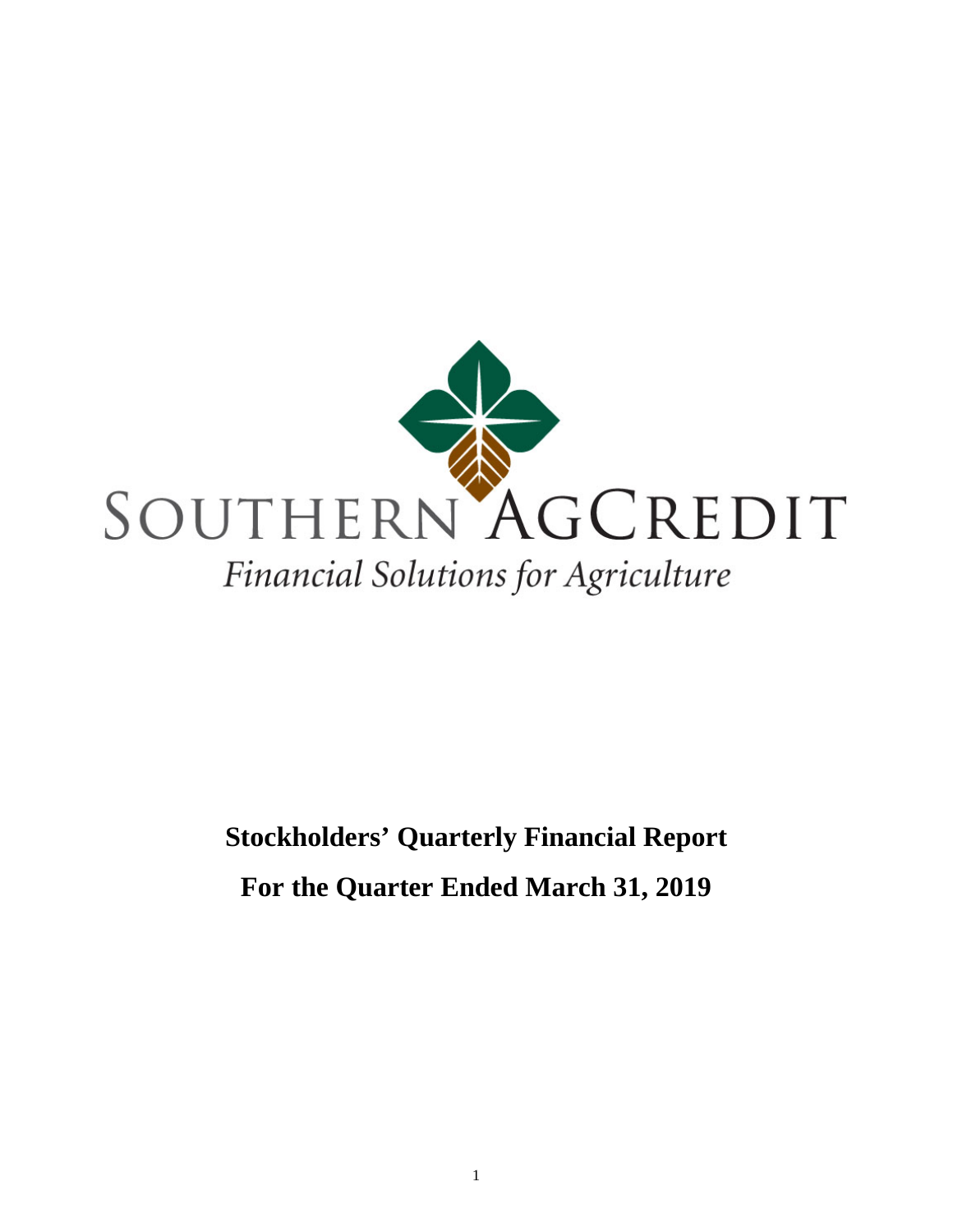#### **REPORT OF MANAGEMENT**

The undersigned certify that we have reviewed this report, that it has been prepared in accordance with all applicable statutory or regulatory requirements, and that the information contained herein is true, accurate and complete to the best of our knowledge and belief.

To meet its responsibility for reliable financial information, management depends on the Farm Credit Bank of Texas' and the association's accounting and internal control systems, which have been designed to provide reasonable, but not absolute, assurance that assets are safeguarded and transactions are properly authorized and recorded. The systems have been designed to recognize that the cost of controls must be related to the benefits derived. The board of directors has overall responsibility for the association's systems of internal control and financial reporting. The board consults regularly with management and reviews the results of the audits and examinations referred to previously. The undersigned certify that we have reviewed this quarterly report, that it has been prepared in accordance with all applicable statutory and regulatory requirements, and that the information contained herein is true, accurate and complete to the best of our knowledge or belief.

Joe H. Hayman ef Executive Officer May 10, 2019

**Kevin Rhodes** Chairman, Board of Directors May 10, 2019

Vlagan

Phillip D. Morgan, CPA, CGMA Chief Financial and Operating Officer May 10, 2019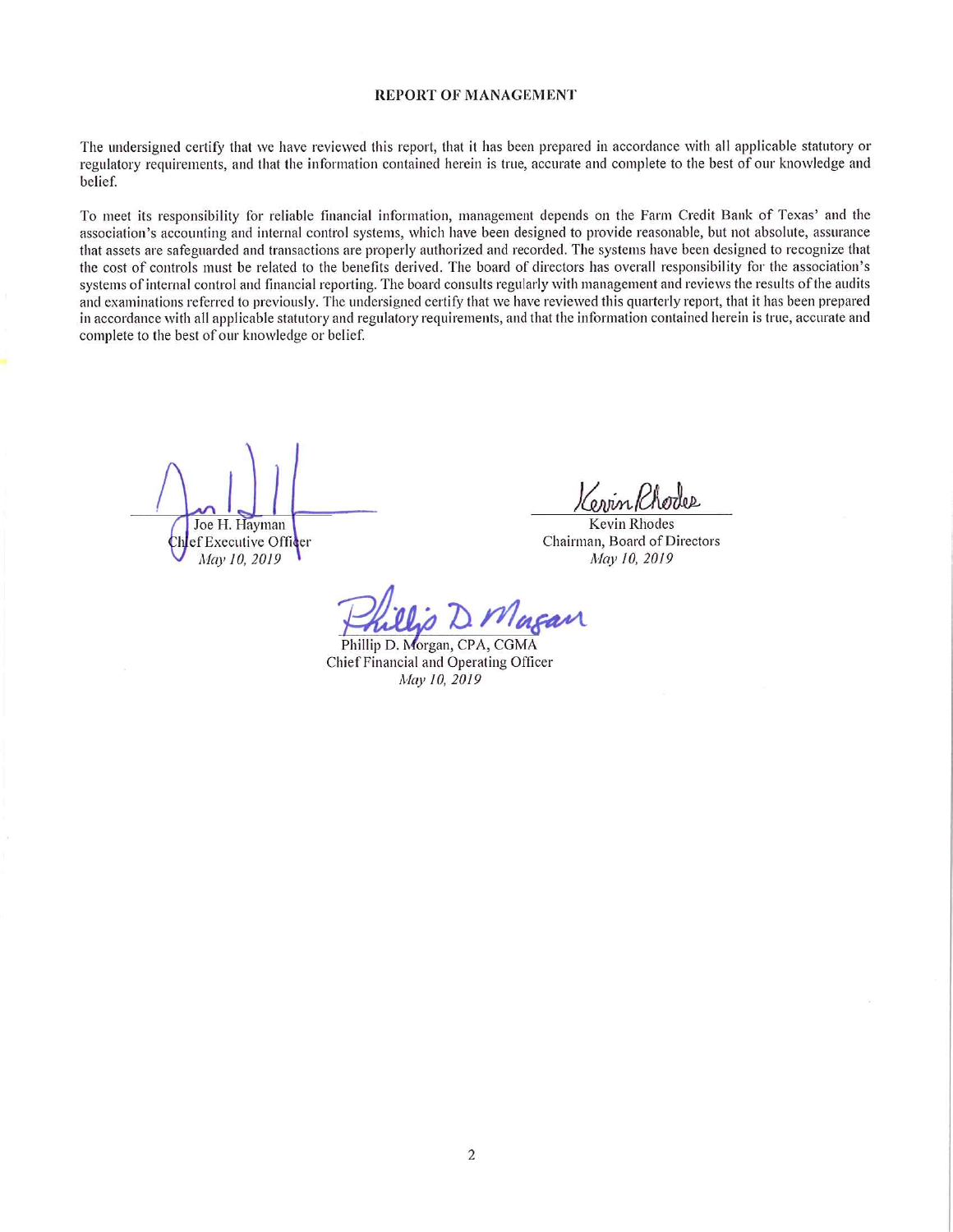## **SOUTHERN AGCREDIT, ACA MANAGEMENT'S DISCUSSION AND ANALYSIS**

The following commentary reviews the financial performance of the Southern AgCredit, ACA (Agricultural Credit Association), referred to as the association, for the quarter ended March 31, 2019. These comments should be read in conjunction with the accompanying financial statements and the December 31, 2018 Annual Report to Stockholders.

The association is a member of the Farm Credit System (System), a nationwide network of cooperatively owned financial institutions established by and subject to the provisions of the Farm Credit Act of 1971, as amended, and the regulations of the Farm Credit Administration (FCA) promulgated thereunder.

The consolidated financial statements comprise the operations of the ACA and its wholly-owned subsidiaries. The consolidated financial statements were prepared under the oversight of the association's audit committee.

## **Significant Events:**

In December 2018, the association's board of directors declared a patronage in the amount of \$19,670,106 to stockholders, including \$9,870,816 to be paid in cash, and \$9,799,290 in the form of non-qualified allocated equity on behalf of the individual stockholders and retained by the association. Nonqualified allocated equities are not taxable to the stockholder. The cash patronage was disbursed to the association stockholders in February 2019. The 2018 cash patronage represents a record return of earnings to the stockholders of the association.

The association continues to provide its members with quality financial services. The board of directors and management remain committed to maintaining the financial integrity of the association while offering competitive loan products that meet the financial needs of agricultural producers.

## **Loan Portfolio:**

Total loans outstanding at March 31, 2019, including nonaccrual loans and sales contracts, were \$1,048,623,845 compared to \$1,039,235,244 at December 31, 2018, reflecting an increase of 0.9 percent. Nonaccrual loans as a percentage of total loans outstanding were 0.4 percent at March 31, 2019, compared to 0.3 percent at December 31, 2018.

The association recorded no recoveries or charge-offs for the quarter ended March 31, 2019, or for the same period in 2018. The association's allowance for loan losses was 0.1 percent of total loans outstanding as of March 31, 2019, and December 31, 2018, respectively.

## *Agribusiness Loan Program*

The Association utilizes the Mississippi Development Authority's Agribusiness Enterprise Loan Program (ABE) to lower the cost of financing for its borrowers. The ABE loan program is designed to provide a percentage of low-cost state financing that is combined with private financial lending institutions' loan proceeds to encourage loans to the agribusiness industry in the state.

The Association guarantees payment of the borrower's ABE loan to the Mississippi Development Authority (MDA) and, therefore, the amount of ABE loans outstanding and due to MDA is included in "Loans" on the consolidated balance sheet with an offsetting liability at "Guaranteed obligations to government entities." ABE loans totaled \$16,340,389 and \$16,340,773 as of March 31, 2019 and December 31, 2018, respectively.

#### **Risk Exposure:**

High-risk assets include nonaccrual loans, loans that are past due 90 days or more and still accruing interest, formally restructured loans and other property owned. The following table illustrates the association's components and trends of high-risk assets.

|                           |    | <b>March 31, 2019</b> |               |    | December 31, 2018 |        |  |  |
|---------------------------|----|-----------------------|---------------|----|-------------------|--------|--|--|
|                           |    | Amount                | $\frac{0}{0}$ |    | Amount            | %      |  |  |
| Nonaccrual                | \$ | 4,522,066             | 44.9%         | \$ | 2,598,873         | 31.9%  |  |  |
| Formally restructured     |    | 471,017               | $4.7\%$       |    | 472.784           | 5.8%   |  |  |
| Other property owned, net |    | 5,076,652             | 50.4%         |    | 5,076,652         | 62.3%  |  |  |
| Total                     |    | 10,069,735            | 100.0%        |    | 8,148,309         | 100.0% |  |  |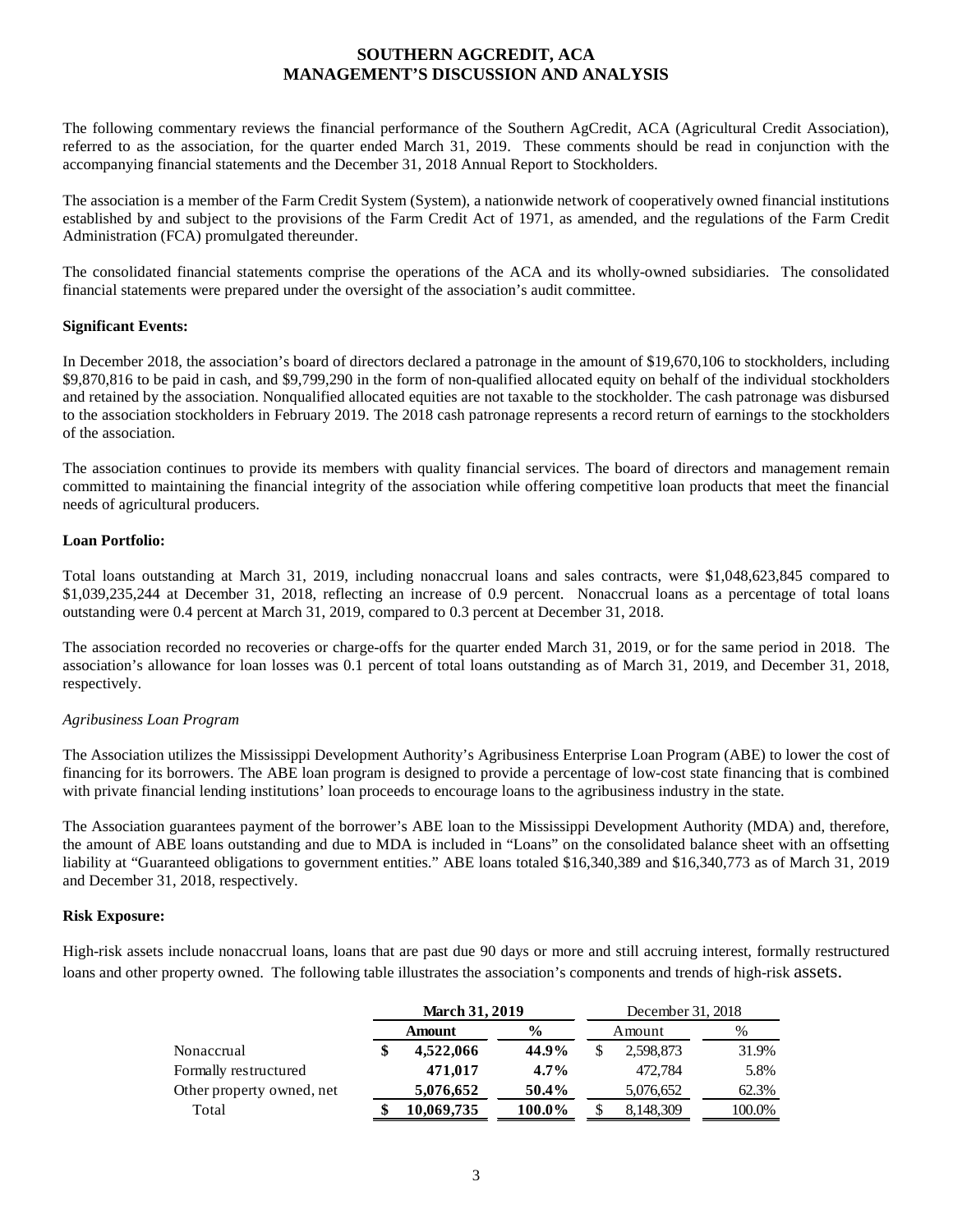The balance of nonaccrual volume as of March 31, 2019 is primarily secured by real estate with a total specific allowance of \$39,641 related to two loans. The increase in nonaccrual volume since the prior year end is primarily related to loans to two borrowers with loan balances of \$1,505,275.

The balance of other property owned as of March 31, 2019 is primarily related to the foreclosure of a large complex of loans to a group of borrowers originated in 2006, and recognized as nonperforming in the first quarter of 2008. Upon completion of the foreclosure, the association recognized an increase in other property owned related to the value of the acquired collateral from these loans of \$11,145,692, and \$8,563,039, as received in years 2010 and 2011, respectively. Subsequent decreases in the value include property liquidations and market value adjustments.

#### **Investments:**

During the first quarter of 2019, the association exchanged \$35,192,440 of mortgage loans that previously were covered under a longterm standby commitment to purchase agreement with Federal Agricultural Mortgage Corporation (Farmer Mac) for a Farmer Mac guaranteed agricultural mortgage-backed security. No gain or loss was recognized in the financial statements upon completion of the exchange transaction. The association continues to service the loans included in this transaction. These investments in guaranteed securities, with a remaining balance of 5,730,201, are included in this report's Consolidated Balance Sheet as investments – held-tomaturity.

## **Results of Operations:**

The association had net income of \$5,267,585 for the three months ended March 31, 2019, as compared to net income of \$5,403,836 for the same period in 2018, reflecting a decrease of 2.5 percent. Net interest income was \$6,711,136 for the three ended March 31, 2019, compared to \$6,607,439 for the same period in 2018.

|                               | Three months ended   |    |                 |               |               |    |            |  |
|-------------------------------|----------------------|----|-----------------|---------------|---------------|----|------------|--|
|                               | March 31,            |    |                 | March 31,     |               |    |            |  |
|                               | 2019                 |    |                 | 2018          |               |    |            |  |
|                               | Average              |    |                 |               | Average       |    |            |  |
|                               | <b>Balance</b>       |    | <b>Interest</b> |               | Balance       |    | Interest   |  |
| Loans                         | \$1,041,715,914      | \$ | 13,041,912      | \$            | 1,019,272,260 | \$ | 11,855,337 |  |
| Investments                   | 5,835,405            |    | 73,058          |               | 6,459,558     |    | 72,740     |  |
| Total interest-earning assets | 1,047,551,319        |    | 13,114,970      |               | 1,025,731,818 |    | 11,928,077 |  |
| Interest-bearing liabilities  | 895, 353, 737        |    | 6,403,834       |               | 879,360,585   |    | 5,320,638  |  |
| Impact of capital             | 152, 197, 582<br>\$  |    |                 | \$            | 146, 371, 233 |    |            |  |
| Net interest income           |                      |    | 6,711,136       |               |               | S  | 6,607,439  |  |
|                               |                      |    |                 |               |               |    |            |  |
|                               | 2019                 |    |                 |               | 2018          |    |            |  |
|                               | <b>Average Yield</b> |    |                 | Average Yield |               |    |            |  |
| Yield on loans                | 5.08%                |    |                 | 4.72%         |               |    |            |  |
| Yield on investments          | 5.08%                |    |                 | 4.57%         |               |    |            |  |
| Total yield on interest-      |                      |    |                 |               |               |    |            |  |
| earning assets                | 5.08%                |    |                 |               | 4.72%         |    |            |  |
| Cost of interest-bearing      |                      |    |                 |               |               |    |            |  |
| liabilities                   | 2.90%                |    |                 |               | 2.45%         |    |            |  |
| Interest rate spread          | 2.18%                |    |                 | 2.27%         |               |    |            |  |
| Net interest income as a      |                      |    |                 |               |               |    |            |  |
| percentage of average         |                      |    |                 |               |               |    |            |  |
| earning assets                | 2.60%                |    |                 |               | 2.61%         |    |            |  |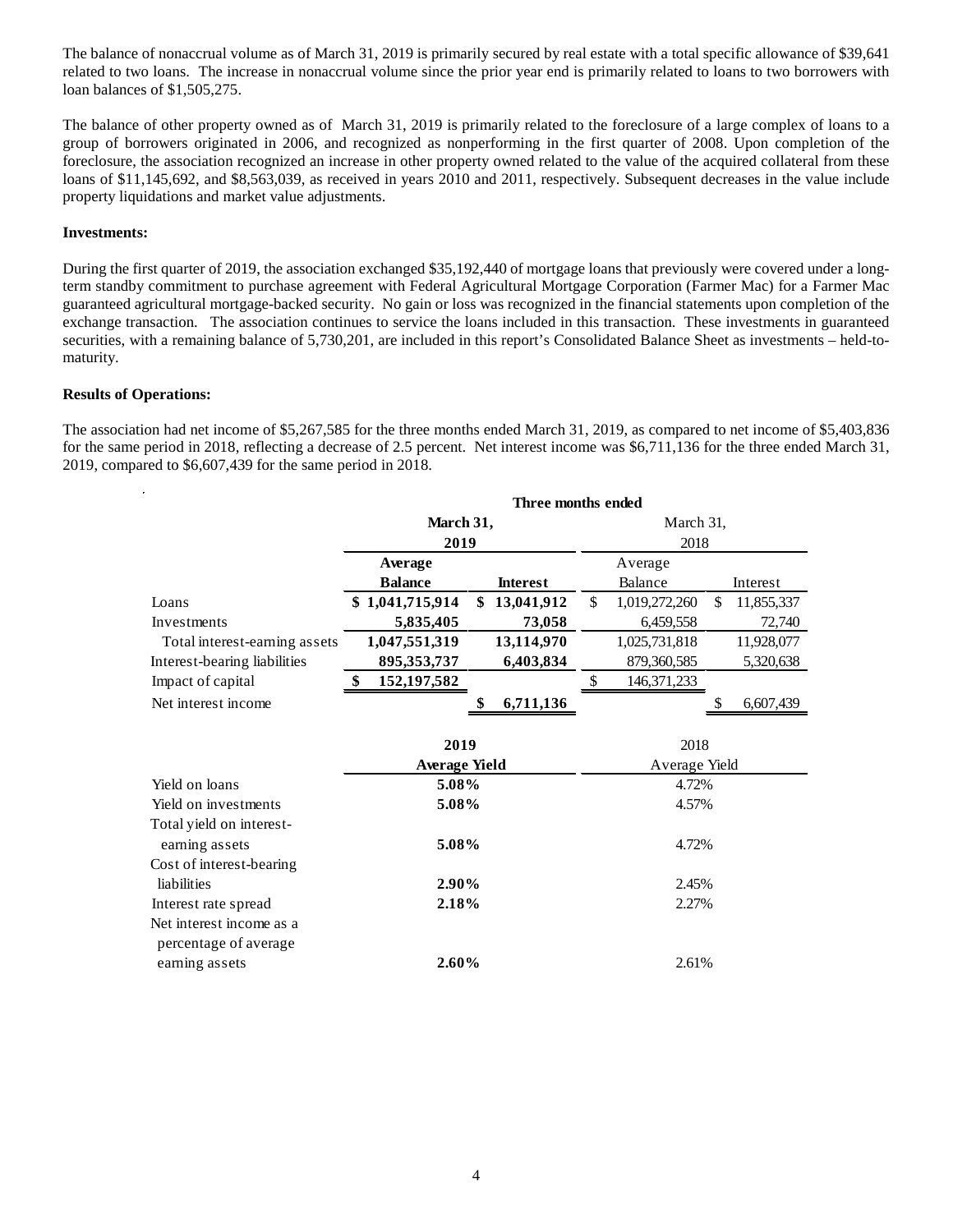|                               | Three months ended:<br>March 31, 2019 vs. March 31, 2018 |         |    |                            |              |             |  |  |
|-------------------------------|----------------------------------------------------------|---------|----|----------------------------|--------------|-------------|--|--|
|                               |                                                          |         |    | Increase (decrease) due to |              |             |  |  |
|                               |                                                          | Volume  |    | Rate                       | <b>Total</b> |             |  |  |
| Interest income - loans       | \$                                                       | 261,047 | \$ | 925,528                    |              | \$1,186,575 |  |  |
| Interest income - investments |                                                          | (7,028) |    | 7,346                      |              | 318         |  |  |
| Total interest income         |                                                          | 254,018 |    | 932,875                    |              | 1,186,893   |  |  |
| Interest expense              |                                                          | 96,766  |    | 986,430                    |              | 1,083,196   |  |  |
| Net interest income           |                                                          | 157,252 |    | (53, 555)                  |              | 103,697     |  |  |

Interest income for the three months ended March 31, 2019, increased by \$1,186,893, or 9.5 percent respectively, from the same period of 2018, primarily due to increase in earning assets and loan yield. Interest expense for the three months ended March 31, 2019, increased by \$1,083,196, or 14.6 percent, from the same period of 2018 due to an increase in interest-bearing liabilities, with a relative increase in rates on interest-bearing liabilities. Average loan volume for the first quarter of 2019 was \$1,041,715,914, compared to \$1,019,272,260 in the first quarter of 2018. The average net interest rate spread on the loan portfolio for the first quarter of 2019 was 2.18 percent, compared to 2.27 percent in the first quarter of 2018.

The association's return on average assets for the three months ended March 31, 2019, was 1.96 percent compared to 2.06 percent for the same period in 2018. The association's return on average equity for the three months ended March 31, 2019, was 13.17 percent, compared to 14.45 percent for the same period in 2018.

## **Liquidity and Funding Sources:**

The association secures the majority of its lendable funds from the Farm Credit Bank of Texas (the bank), which obtains its funds through the issuance of System-wide obligations and with lendable equity. The following schedule summarizes the association's borrowings.

|                                  | March 31, |             |      | December 31, |  |  |
|----------------------------------|-----------|-------------|------|--------------|--|--|
|                                  |           | 2019        | 2018 |              |  |  |
| Note payable to the bank         |           | 905,656,265 |      | 888,231,951  |  |  |
| Accrued interest on note payable |           | 2.259.233   |      | 2.147.612    |  |  |
| Total                            |           | 907,915,498 |      | 890,379,563  |  |  |

The association operates under a general financing agreement (GFA) with the bank. The current GFA is effective through September 30, 2020. The primary source of liquidity and funding for the association is a direct loan from the bank. The outstanding balance of \$905,656,265 as of March 31, 2019, is recorded as a liability on the association's balance sheet. The note carried a weighted average interest rate of 2.92 percent at March 31, 2019. The indebtedness is collateralized by a pledge of substantially all of the association's assets to the bank and is governed by the general financing agreement. The increase in note payable to the bank and related accrued interest payable since December 31, 2018, is due to the association's increase in the association's loan volume and increase in the direct loan rate. The association's own funds, which represent the amount of the association's loan portfolio funded by the association's equity, were \$127,271,529 at March 31, 2019. The maximum amount the association may borrow from the bank as of March 31, 2019, was \$1,040,144,901 as defined by the general financing agreement. The indebtedness continues in effect until the expiration date of the general financing agreement, which is September 30, 2020, unless sooner terminated by the bank upon the occurrence of an event of default, or by the association, in the event of a breach of this agreement by the bank, upon giving the bank 30 calendar days' prior written notice, or in all other circumstances, upon giving the bank 120 days' prior written notice.

#### **Capital Resources:**

The association's capital position increased by \$5,270,710 at March 31, 2019, compared to December 31, 2018. The association's debt as a percentage of members' equity was 5.56:1 as of March 31, 2019, compared to 5.69:1 as of December 31, 2018.

Farm Credit Administration regulations require us to maintain minimums for various regulatory capital ratios. New regulations became effective January 1, 2017, which replaced the previously required core surplus and total surplus ratios with common equity tier 1, tier 1 capital, and total capital risk-based capital ratios. The new regulations also added tier 1 leverage and unallocated retained earnings and equivalents (UREE) ratios. The permanent capital ratio continues to remain in effect, with some modifications to align with the new regulations. As of March 31, 2019, the association exceeded all regulatory capital requirements.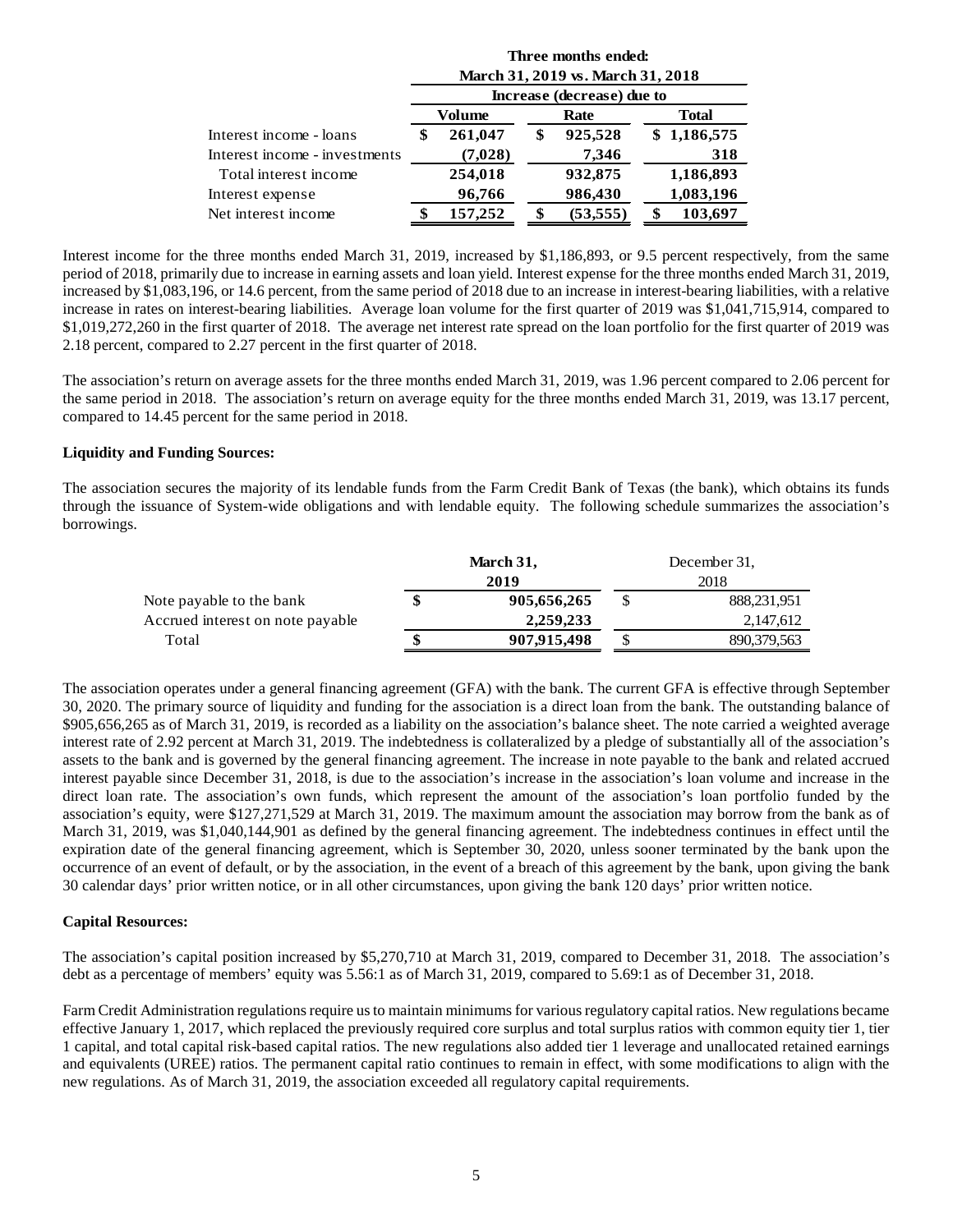## **Significant Recent Accounting Pronouncements:**

In August 2018, the Financial Accounting Standards Board (FASB) issued guidance entitled "Customer's Accounting for Implementation Costs Incurred in a Cloud Computing Arrangement That Is a Service Cost." The guidance aligns the requirements for capitalizing implementation costs incurred in a hosting arrangement that is a service contract with the requirements for capitalizing implementation costs incurred to develop or obtain internal-use software (and hosting arrangements that include an internal-use software license). The accounting for the service element of a hosting arrangement that is a service contract is not affected by this guidance. This guidance becomes effective for interim and annual periods beginning after December 15, 2019. The guidance also requires an entity (customer) to expense the capitalized implementation costs of a hosting arrangement that is a service contract over the term of the hosting arrangement. It further specifies where to present expense and payments in the financial statements. Early adoption is permitted. The guidance is to be applied on a retrospective or prospective basis to all implementation costs incurred after the date of adoption. The Association is evaluating the impact of adoption on the Association's financial condition and its results of operations.

In August 2018, the FASB issued guidance entitled "Disclosure Framework — Changes to the Disclosure Requirements for Defined Benefit Plans." The guidance modifies the disclosure requirements for employers that sponsor defined benefit pension or other postretirement plans. This guidance becomes effective for fiscal years ending after December 15, 2020. Early adoption is permitted. The guidance is to be applied on a retrospective basis for all periods. The adoption of this guidance will not impact the Association's financial condition or its results of operations, but will impact the employee benefit plan disclosures.

In August 2018, the FASB issued guidance entitled "Disclosure Framework — Changes to the Disclosure Requirements for Fair Value Measurement." The guidance modifies the requirements on fair value measurements by removing, modifying or adding to the disclosures. This guidance becomes effective for interim and annual periods beginning after December 15, 2019. Early adoption is permitted and an entity is permitted to early adopt any removal or modified disclosures and delay adoption of the additional disclosures until their effective date. The adoption of this guidance will not impact the Association's financial condition or its results of operations, but will impact the fair value measurements disclosures.

In August 2017, the FASB issued guidance entitled "Targeted Improvements to Accounting for Hedging Activities." The guidance better aligns an entity's risk management activities and financial reporting for hedging relationships through changes to both the designation and measurement guidance for qualifying hedging relationships and the presentation of hedge results. The amendments in this guidance require an entity to present the earnings effect of the hedging instrument in the same income statement line item in which the earnings effect of the hedged item is reported. This guidance also addresses the timing of effectiveness testing, qualitative and quantitative effectiveness testing and components that can be excluded from effectiveness testing. This guidance became effective for interim and annual periods beginning after December 15, 2018. The adoption of this guidance did not materially impact the Association's financial condition or its results of operations.

In June 2016, the FASB issued guidance entitled "Measurement of Credit Losses on Financial Instruments." The guidance replaces the current incurred loss impairment methodology with a methodology that reflects expected credit losses and requires consideration of a broader range of reasonable and supportable information to inform credit loss estimates. Credit losses relating to available-forsale securities would also be recorded through an allowance for credit losses. For public business entities that are not U.S. Securities and Exchange Commission filers this guidance becomes effective for interim and annual periods beginning after December 15, 2020, with early application permitted. The Association is evaluating the impact of adoption on its financial condition and results of operations.

In February 2016, the FASB issued guidance entitled "Leases." The guidance requires the recognition by lessees of lease assets and lease liabilities on the balance sheet for the rights and obligations created by those leases. Leases with lease terms of more than 12 months are impacted by this guidance. The guidance and related amendments in this update became effective for interim and annual periods beginning after December 15, 2018, with early application permitted. The adoption of this guidance did not materially impact the Association's financial condition and results of operations but did impact lease disclosures. The Association adopted this guidance on January 1, 2019 and upon adoption, recorded \$137,986 in right of use asset and an equal lease liability.

## **Relationship With the Farm Credit Bank of Texas:**

The association's financial condition may be impacted by factors that affect the bank. The financial condition and results of operations of the bank may materially affect the stockholder's investment in the association. The Management's Discussion and Analysis and Notes to Financial Statements contained in the 2018 Annual Report of Southern AgCredit, ACA more fully describe the association's relationship with the bank.

The Texas Farm Credit District's annual and quarterly stockholder reports are available free of charge, upon request. These reports can be obtained by writing to Farm Credit Bank of Texas, Corporate Communications, P.O. Box 202590, Austin, Texas 78720, or by calling (512) 483-9204. The annual and quarterly stockholder reports for the bank are also available on its website at *www.farmcreditbank.com.*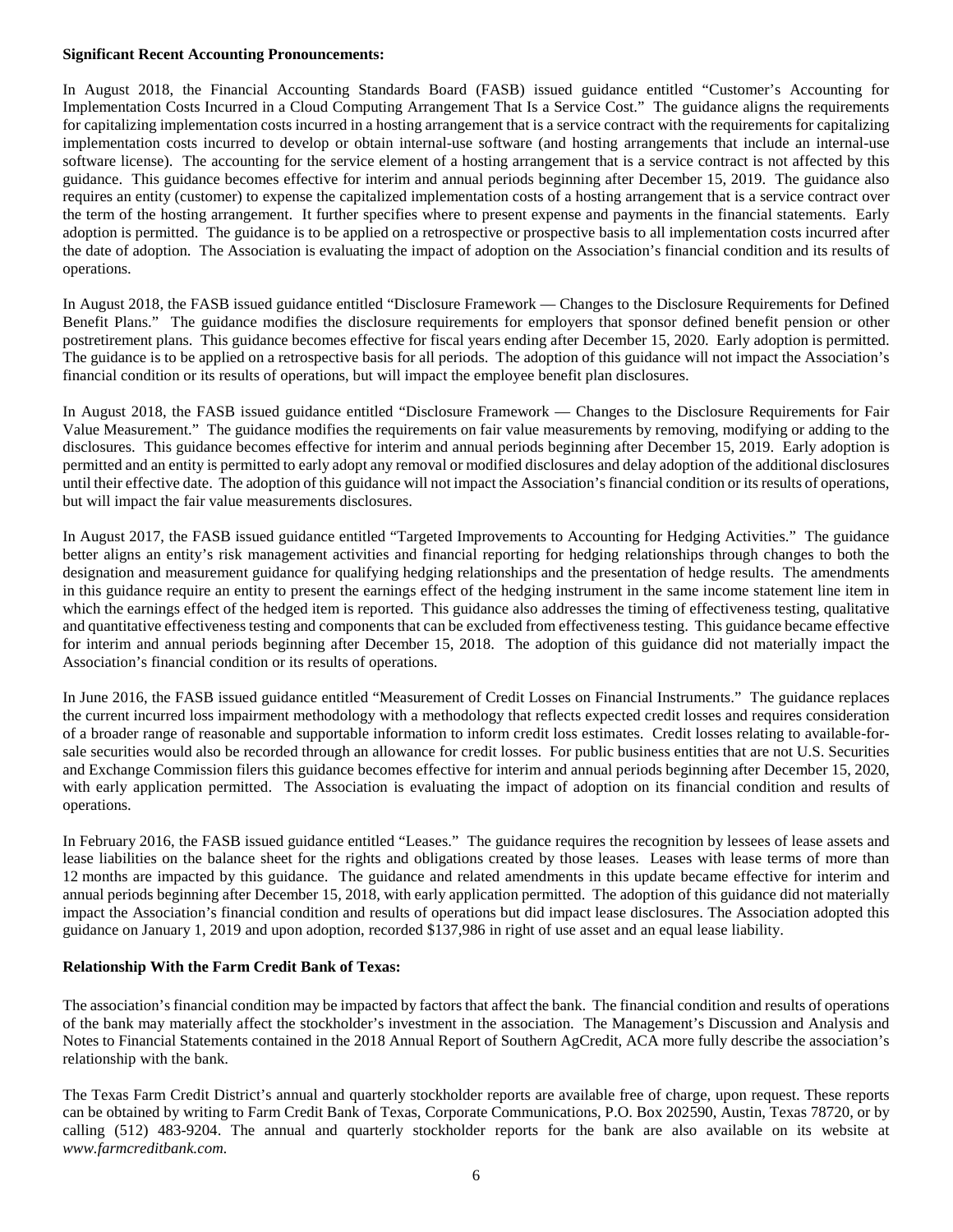The association's quarterly stockholder reports are also available free of charge, upon request. These reports can be obtained by writing to Southern AgCredit, ACA, 402 West Parkway Place, Ridgeland, MS 39157 or calling 601-499-2820. The annual and quarterly stockholder reports for the association are also available on its website at *www.southernagcredit.com.* Copies of the association's quarterly stockholder reports can also be requested by e-mailing *dlsouthernagcreditadmin@farmcreditbank.com.*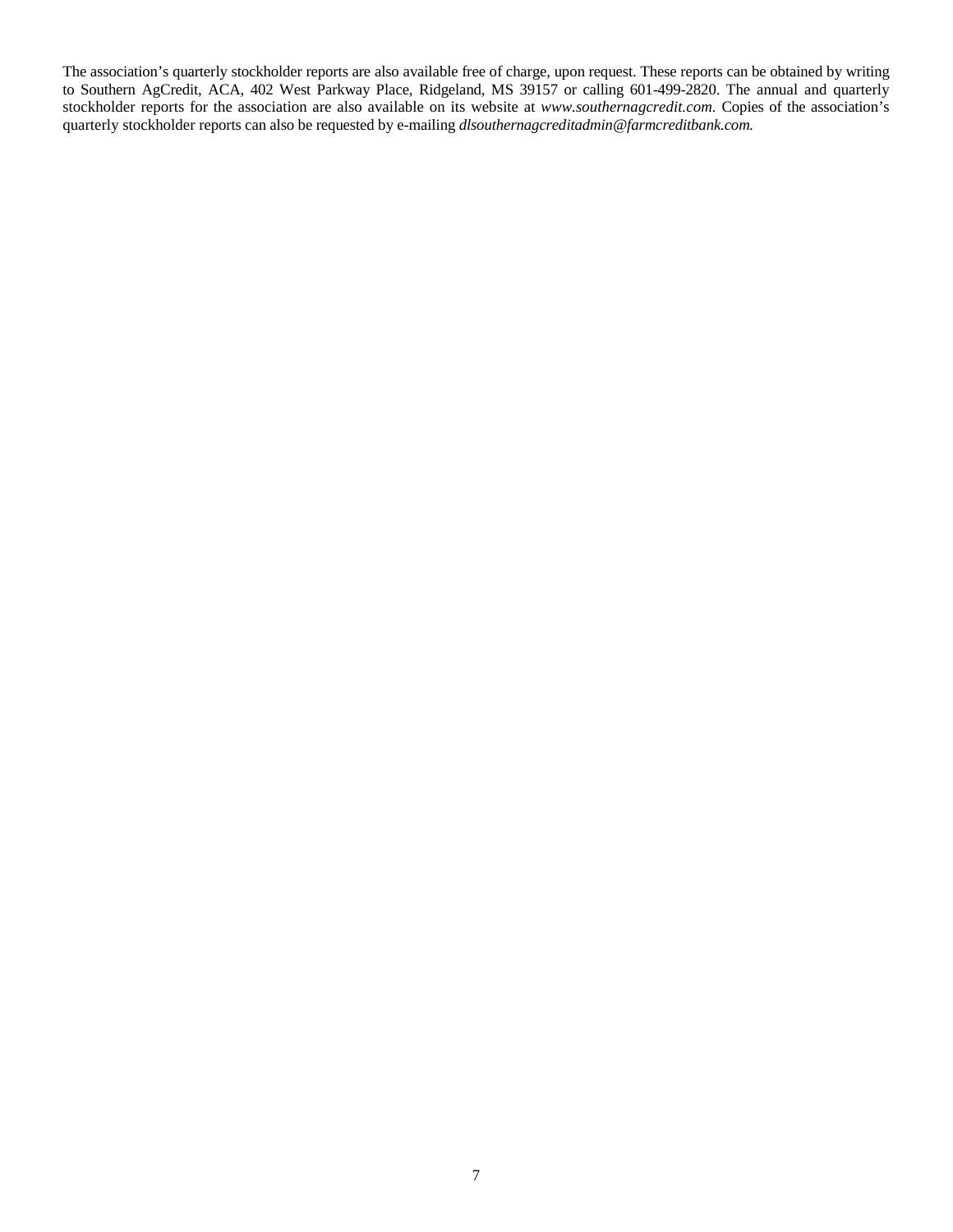# **SOUTHERN AGCREDIT, ACA**

## **CONSOLIDATED BALANCE SHEET**

|                                               |    | March 31,     |    |               |
|-----------------------------------------------|----|---------------|----|---------------|
| 2019<br>(unaudited)                           |    |               |    | December 31,  |
|                                               |    |               |    | 2018          |
| <b>ASSETS</b>                                 |    |               |    |               |
| Cash                                          | \$ | 14,029        | \$ | 30,691        |
| Investments                                   |    | 5,730,201     |    | 6,046,842     |
| Loans                                         |    | 1,048,623,845 |    | 1,039,235,244 |
| Less: allowance for loan losses               |    | 1,042,830     |    | 1,079,319     |
| Net loans                                     |    | 1,047,581,015 |    | 1,038,155,925 |
| Accrued interest receivable                   |    |               |    |               |
| Loans                                         |    | 10,181,717    |    | 8,945,560     |
| Investments                                   |    | 64,487        |    | 128,571       |
| Investment in and receivable from the Farm    |    |               |    |               |
| Credit Bank of Texas:                         |    |               |    |               |
| Capital stock                                 |    | 17,725,455    |    | 17,725,455    |
| Other                                         |    | 1,907,173     |    | 1,740,666     |
| Other property owned, net                     |    | 5,076,652     |    | 5,076,652     |
| Premises and equipment, net                   |    | 8,697,882     |    | 7,904,333     |
| Other assets                                  |    | 1,066,767     |    | 1,030,945     |
| Total assets                                  | \$ | 1,098,045,378 | \$ | 1,086,785,640 |
|                                               |    |               |    |               |
| <b>LIABILITIES</b>                            |    |               |    |               |
| Note payable to the Farm Credit Bank of Texas | \$ | 905,656,265   | \$ | 888,231,951   |
| Guaranteed obligations to government entities |    | 16,340,389    |    | 16,340,773    |
| Advance conditional payments                  |    | 115,472       |    | 1,995         |
| Accrued interest payable                      |    | 2,259,233     |    | 2,147,612     |
| Drafts outstanding                            |    | 875,858       |    | 132,941       |
| Patronage payable                             |    |               |    | 9,870,816     |
| Other liabilities                             |    | 5,308,479     |    | 7,840,580     |
| <b>Total liabilities</b>                      |    | 930,555,696   |    | 924,566,668   |
|                                               |    |               |    |               |
| <b>MEMBERS' EQUITY</b>                        |    |               |    |               |
| Capital stock and participation certificates  |    | 4,384,450     |    | 4,377,950     |
| Additional paid-in capital                    |    | 10,238,891    |    | 10,238,891    |
| Unallocated retained earnings                 |    | 152,977,733   |    | 147,710,148   |
| Accumulated other comprehensive income (loss) |    | (111,392)     |    | (108, 017)    |
| Total members' equity                         |    | 167,489,682   |    | 162,218,972   |
| Total liabilities and members' equity         | \$ | 1,098,045,378 | \$ | 1,086,785,640 |
|                                               |    |               |    |               |

The accompanying notes are an integral part of these combined financial statements.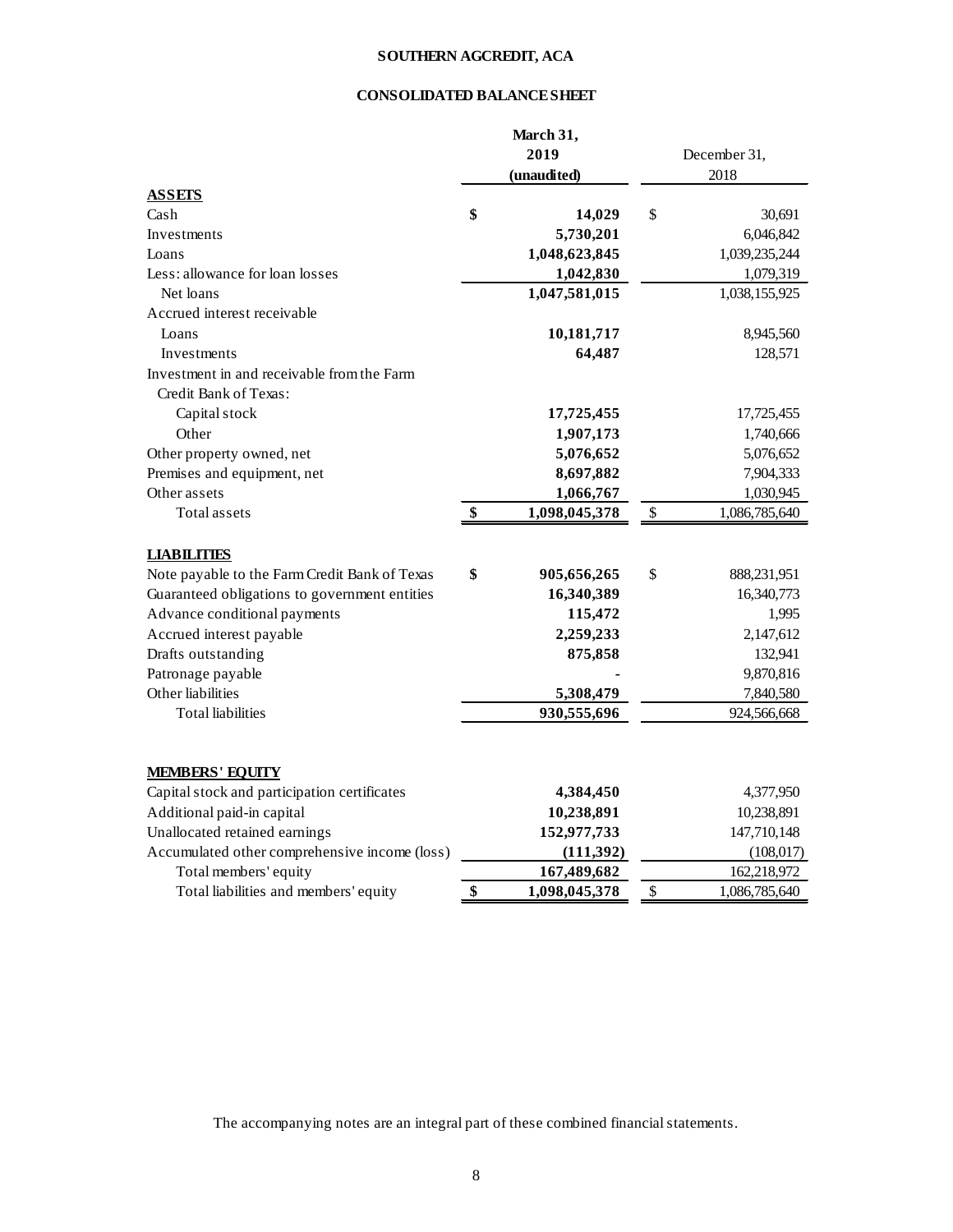## **SOUTHERN AGCREDIT, ACA**

# **CONSOLIDATED STATEMENTS OF COMPREHENSIVE INCOME**

(unaudited)

|                                                 | <b>Quarter Ended</b><br>March 31, |            |    |            |  |  |
|-------------------------------------------------|-----------------------------------|------------|----|------------|--|--|
|                                                 |                                   | 2019       |    | 2018       |  |  |
| <b>INTEREST INCOME</b>                          |                                   |            |    |            |  |  |
| Loans                                           | \$                                | 13,041,912 | \$ | 11,855,337 |  |  |
| Investments                                     |                                   | 73,058     |    | 72,740     |  |  |
| Total interest income                           |                                   | 13,114,970 |    | 11,928,077 |  |  |
| <b>INTEREST EXPENSE</b>                         |                                   |            |    |            |  |  |
| Note payable to the Farm Credit Bank of Texas   |                                   | 6,403,834  |    | 5,320,305  |  |  |
| Advance conditional payments                    |                                   |            |    | 333        |  |  |
| Total interest expense                          |                                   | 6,403,834  |    | 5,320,638  |  |  |
| Net interest income                             |                                   | 6,711,136  |    | 6,607,439  |  |  |
| <b>PROVISION FOR LOAN LOSSES</b>                |                                   | (32,959)   |    | 129,038    |  |  |
| Net interest income after                       |                                   |            |    |            |  |  |
| provision for loan losses                       |                                   | 6,744,095  |    | 6,478,401  |  |  |
| <b>NONINTEREST INCOME</b>                       |                                   |            |    |            |  |  |
| Income from the Farm Credit Bank of Texas:      |                                   |            |    |            |  |  |
| Patronage income                                |                                   | 1,021,933  |    | 921,452    |  |  |
| Loan fees                                       |                                   | 82,658     |    | 76,521     |  |  |
| Financially related services income             |                                   | 188        |    | 175        |  |  |
| Gain (loss) on other property owned, net        |                                   | (14, 017)  |    | (13,838)   |  |  |
| Other noninterest income                        |                                   | 246,465    |    | 525,261    |  |  |
| Total noninterest income                        |                                   | 1,337,227  |    | 1,509,571  |  |  |
| <b>NONINTEREST EXPENSES</b>                     |                                   |            |    |            |  |  |
| Salaries and employee benefits                  |                                   | 1,375,178  |    | 1,307,160  |  |  |
| Occupancy and equipment                         |                                   | 225,634    |    | 184,329    |  |  |
| Insurance Fund premiums                         |                                   | 171,052    |    | 167,304    |  |  |
| Other components of net periodic postretirement |                                   |            |    |            |  |  |
| benefit cost                                    |                                   | 47,783     |    | 48,095     |  |  |
| Other noninterest expense                       |                                   | 994,090    |    | 877,248    |  |  |
| Total noninterest expenses                      |                                   | 2,813,737  |    | 2,584,136  |  |  |
| Income before income taxes                      |                                   | 5,267,585  |    | 5,403,836  |  |  |
| <b>NET INCOME</b>                               |                                   | 5,267,585  |    | 5,403,836  |  |  |
| Other comprehensive income:                     |                                   |            |    |            |  |  |
| Change in postretirement benefit plans          |                                   | (3,375)    |    | (3,783)    |  |  |
| Other comprehensive income, net of tax          |                                   | (3,375)    |    | (3,783)    |  |  |
| <b>COMPREHENSIVE INCOME</b>                     | \$                                | 5,264,210  | \$ | 5,400,053  |  |  |

The accompanying notes are an integral part of these combined financial statements.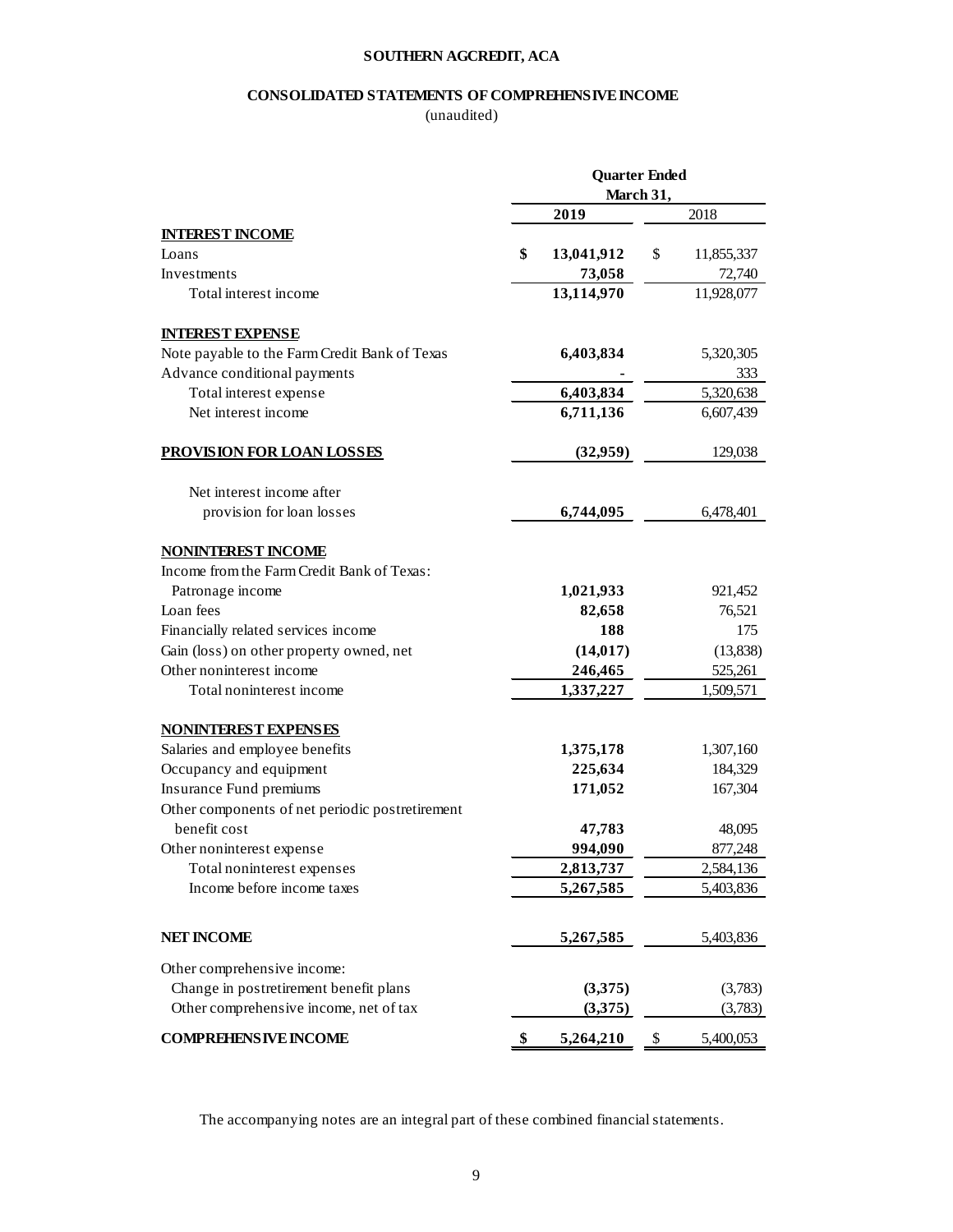## **SOUTHERN AGCREDIT, ACA**

## **CONSOLIDATED STATEMENT OF CHANGES IN MEMBERS' EQUITY**

(unaudited)

|                                                                                                  |                                                        |     | $($ unuuunvu                         |              |                                                |                                                               |     |                             |
|--------------------------------------------------------------------------------------------------|--------------------------------------------------------|-----|--------------------------------------|--------------|------------------------------------------------|---------------------------------------------------------------|-----|-----------------------------|
|                                                                                                  | Capital Stock/<br>Participation<br><b>Certificates</b> |     | <b>Additional</b><br>Paid-in-Capital |              | <b>Retained Earnings</b><br><b>Unallocated</b> | <b>Accumulated</b><br>Other<br>Comprehensive<br>Income (Loss) |     | Total<br>Members'<br>Equity |
| Balance at December 31, 2017<br>Comprehensive income                                             | \$<br>4,255,070                                        | \$. | 10,238,891                           | $\mathbb{S}$ | 137,716,130<br>5,403,836                       | \$<br>(548, 446)<br>(3,783)                                   | \$  | 151,661,645<br>5,400,053    |
| Capital stock/participation certificates<br>and allocated retained earnings issued               | 153,160                                                |     |                                      |              |                                                |                                                               |     | 153,160                     |
| Capital stock/participation certificates<br>and allocated retained earnings retired              | (125,960)                                              |     |                                      |              |                                                |                                                               |     | (125,960)                   |
| Balance at March 31, 2018                                                                        | 4,282,270                                              | £.  | 10,238,891                           | \$           | 143,119,966                                    | \$<br>(552, 229)                                              | \$. | 157,088,898                 |
| Balance at December 31, 2018<br>Comprehensive income<br>Capital stock/participation certificates | \$<br>4,377,950                                        | \$. | 10,238,891                           | $\mathbb{S}$ | 147,710,148<br>5,267,585                       | \$<br>(108, 017)<br>(3,375)                                   | \$  | 162,218,972<br>5,264,210    |
| and allocated retained earnings issued                                                           | 152,125                                                |     |                                      |              |                                                |                                                               |     | 152,125                     |
| Capital stock/participation certificates<br>and allocated retained earnings retired              | (145, 625)                                             |     |                                      |              |                                                |                                                               |     | (145, 625)                  |
| <b>Balance at March 31, 2019</b>                                                                 | 4,384,450                                              |     | 10,238,891                           |              | 152,977,733                                    | \$<br>(111,392)                                               |     | 167,489,682                 |

The accompanying notes are an integral part of these combined financial statements.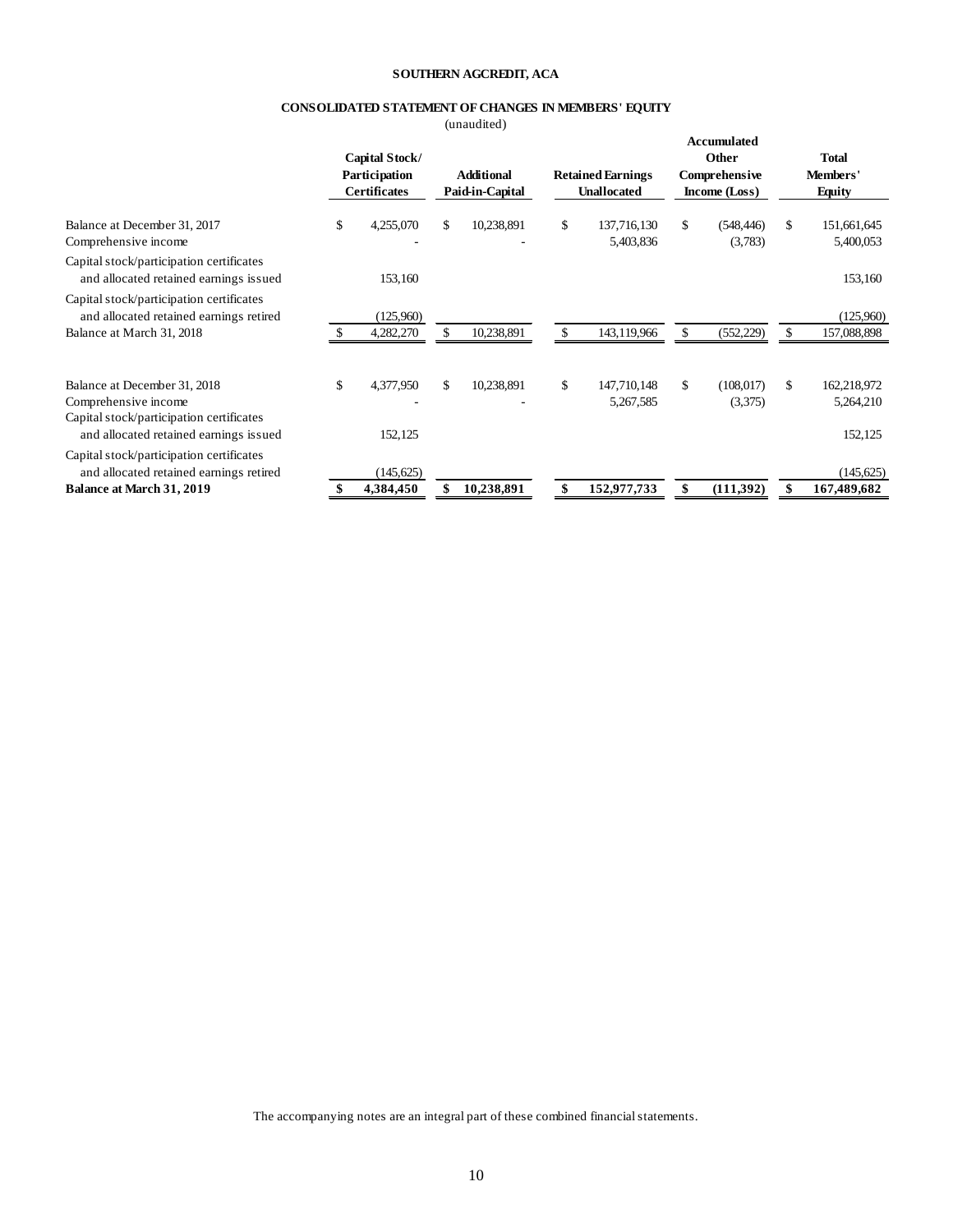## **SOUTHERN AGCREDIT, ACA NOTES TO THE CONSOLIDATED FINANCIAL STATEMENTS** (UNAUDITED)

## **NOTE 1 — ORGANIZATION AND SIGNIFICANT ACCOUNTING POLICIES:**

Southern AgCredit, ACA, including its wholly-owned subsidiaries, Southern AgCredit, PCA and Southern AgCredit, FLCA (collectively called "the association"), is a member-owned cooperative which provides credit and credit-related services to, or for the benefit of, eligible borrowers/stockholders for qualified agricultural purposes in the counties of Adams, Amite, Carroll, Claiborne, Clarke, Copiah, Covington, Forrest, Franklin, George, Greene, Grenada, Hancock, Harrison, Hinds, Holmes, Humphreys, Issaquena, Jackson, Jasper, Jefferson, Jefferson Davis, Jones, Kemper, Lamar, Lauderdale, Lawrence, Leake, Leflore, Lincoln, Madison, Marion, Montgomery, Neshoba, Newton, Pearl River, Perry, Pike, Rankin, Scott, Sharkey, Simpson, Smith, Stone, Walthall, Warren, Washington, Wayne, Wilkinson and Yazoo in the state of Mississippi, as well as the parishes of Bienville, Bossier, Caddo, Claiborne, DeSoto, Jackson, Lincoln, Ouachita (west of Ouachita River), Red River, Union and Webster in the state of Louisiana. In addition, the association is the single owner of Parkway Place Investments, LLC, which was organized for the purpose of holding and managing foreclosed property for which the assets, liabilities and results of operation have been consolidated in the association's financial statements. The association is a lending institution of the Farm Credit System (the System), which was established by Acts of Congress to meet the needs of American agriculture.

The accompanying unaudited financial statements have been prepared in accordance with accounting principles generally accepted in the U.S. (GAAP) for interim financial information. Accordingly, they do not include all of the disclosures required by GAAP for annual financial statements and should be read in conjunction with the audited financial statements as of and for the year ended December 31, 2018, as contained in the 2018 Annual Report to Stockholders.

In the opinion of management, the accompanying consolidated financial statements contain all adjustments necessary for a fair presentation of the interim financial condition and results of operations and conform with generally accepted accounting principles (GAAP), except for the inclusion of a statement of cash flows. GAAP require a business enterprise that provides a set of financial statements reporting both financial position and results of operations to also provide a statement of cash flows for each period for which results of operations are provided. In regulations issued by FCA, associations have the option to exclude statements of cash flows in interim financial statements. Therefore, the association has elected not to include a statement of cash flows in these consolidated financial statements. These interim financial statements should be read in conjunction with the audited financial statements as of and for the year ended December 31, 2018, as contained in the 2018 Annual Report to Stockholders. The preparation of financial statements in accordance with GAAP requires management to make estimates and assumptions that affect the amounts reported in the financial statements and accompanying notes. Actual results could differ from those estimates. The results of operations for interim periods are not necessarily indicative of the results to be expected for the full year ending December 31, 2018. Descriptions of the significant accounting policies are included in the 2018 Annual Report to Stockholders. In the opinion of management, these policies and the presentation of the interim financial condition and results of operations conform with GAAP and prevailing practices within the banking industry.

In August 2018, the Financial Accounting Standards Board (FASB) issued guidance entitled "Customer's Accounting for Implementation Costs Incurred in a Cloud Computing Arrangement That Is a Service Cost." The guidance aligns the requirements for capitalizing implementation costs incurred in a hosting arrangement that is a service contract with the requirements for capitalizing implementation costs incurred to develop or obtain internal-use software (and hosting arrangements that include an internal-use software license). The accounting for the service element of a hosting arrangement that is a service contract is not affected by this guidance. This guidance becomes effective for interim and annual periods beginning after December 15, 2019. The guidance also requires an entity (customer) to expense the capitalized implementation costs of a hosting arrangement that is a service contract over the term of the hosting arrangement. It further specifies where to present expense and payments in the financial statements. Early adoption is permitted. The guidance is to be applied on a retrospective or prospective basis to all implementation costs incurred after the date of adoption. The Association is evaluating the impact of adoption on the Association's financial condition and its results of operations.

In August 2018, the FASB issued guidance entitled "Disclosure Framework — Changes to the Disclosure Requirements for Defined Benefit Plans." The guidance modifies the disclosure requirements for employers that sponsor defined benefit pension or other postretirement plans. This guidance becomes effective for fiscal years ending after December 15, 2020. Early adoption is permitted. The guidance is to be applied on a retrospective basis for all periods. The adoption of this guidance will not impact the Association's financial condition or its results of operations, but will impact the employee benefit plan disclosures.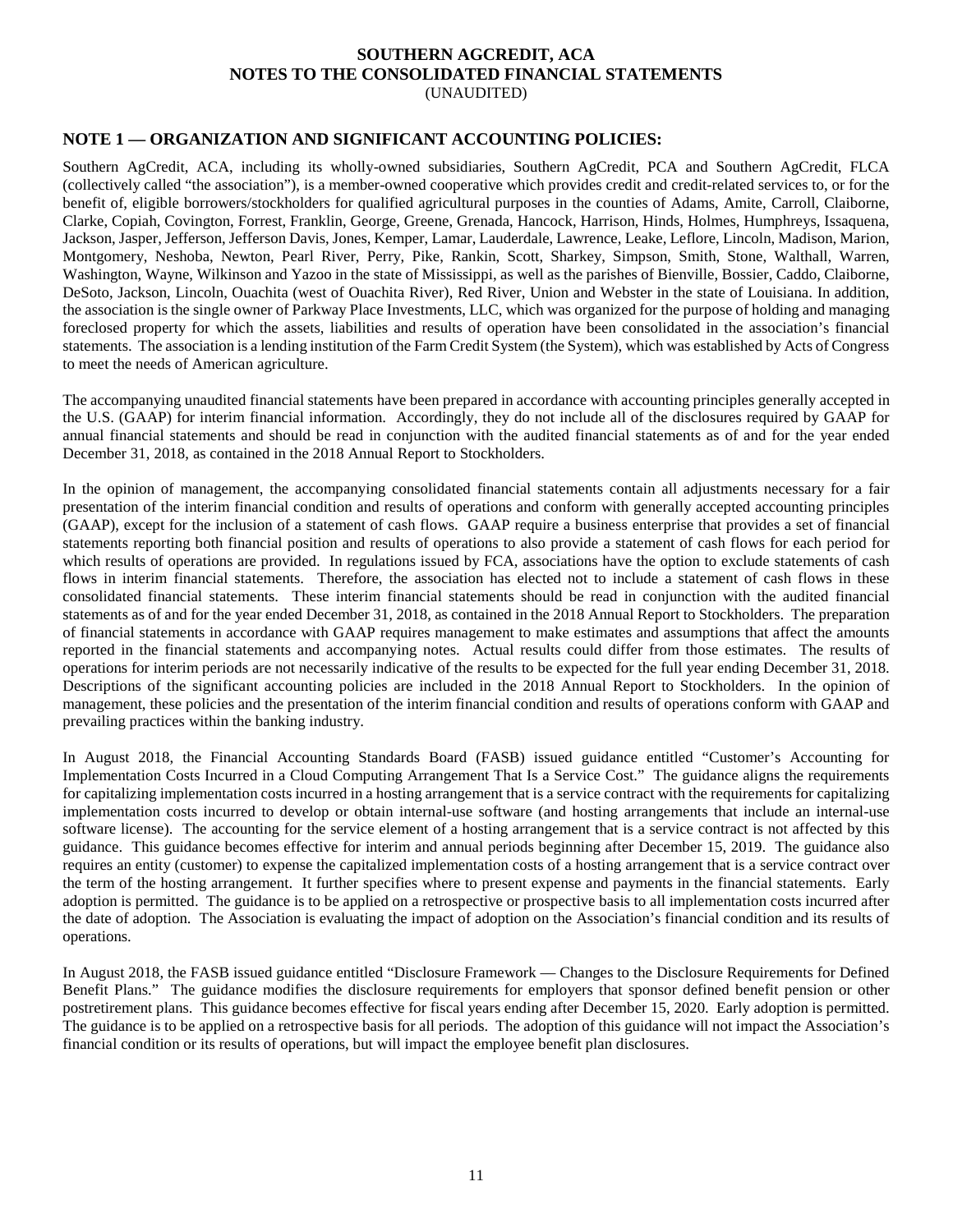In August 2018, the FASB issued guidance entitled "Disclosure Framework — Changes to the Disclosure Requirements for Fair Value Measurement." The guidance modifies the requirements on fair value measurements by removing, modifying or adding to the disclosures. This guidance becomes effective for interim and annual periods beginning after December 15, 2019. Early adoption is permitted and an entity is permitted to early adopt any removal or modified disclosures and delay adoption of the additional disclosures until their effective date. The adoption of this guidance will not impact the Association's financial condition or its results of operations, but will impact the fair value measurements disclosures.

In August 2017, the FASB issued guidance entitled "Targeted Improvements to Accounting for Hedging Activities." The guidance better aligns an entity's risk management activities and financial reporting for hedging relationships through changes to both the designation and measurement guidance for qualifying hedging relationships and the presentation of hedge results. The amendments in this guidance require an entity to present the earnings effect of the hedging instrument in the same income statement line item in which the earnings effect of the hedged item is reported. This guidance also addresses the timing of effectiveness testing, qualitative and quantitative effectiveness testing and components that can be excluded from effectiveness testing. This guidance became effective for interim and annual periods beginning after December 15, 2018. The adoption of this guidance did not materially impact the Association's financial condition or its results of operations.

In June 2016, the FASB issued guidance entitled "Measurement of Credit Losses on Financial Instruments." The guidance replaces the current incurred loss impairment methodology with a methodology that reflects expected credit losses and requires consideration of a broader range of reasonable and supportable information to inform credit loss estimates. Credit losses relating to available-forsale securities would also be recorded through an allowance for credit losses. For public business entities that are not U.S. Securities and Exchange Commission filers this guidance becomes effective for interim and annual periods beginning after December 15, 2020, with early application permitted. The Association is evaluating the impact of adoption on its financial condition and results of operations.

In February 2016, the FASB issued guidance entitled "Leases." The guidance requires the recognition by lessees of lease assets and lease liabilities on the balance sheet for the rights and obligations created by those leases. Leases with lease terms of more than 12 months are impacted by this guidance. The guidance and related amendments in this update became effective for interim and annual periods beginning after December 15, 2018, with early application permitted. The adoption of this guidance did not materially impact the Association's financial condition and results of operations but did impact lease disclosures. The Association adopted this guidance on January 1, 2019 and upon adoption, recorded a \$137,986 right of use asset and an equal lease liability.

The consolidated financial statements comprise the operations of the ACA and its wholly-owned subsidiaries. The preparation of these consolidated financial statements requires the use of management's estimates. The results for the quarter ended March 31, 2019, are not necessarily indicative of the results to be expected for the year ended December 31, 2018. Certain amounts in the prior period's financial statements have been reclassified to conform to current financial statement presentation.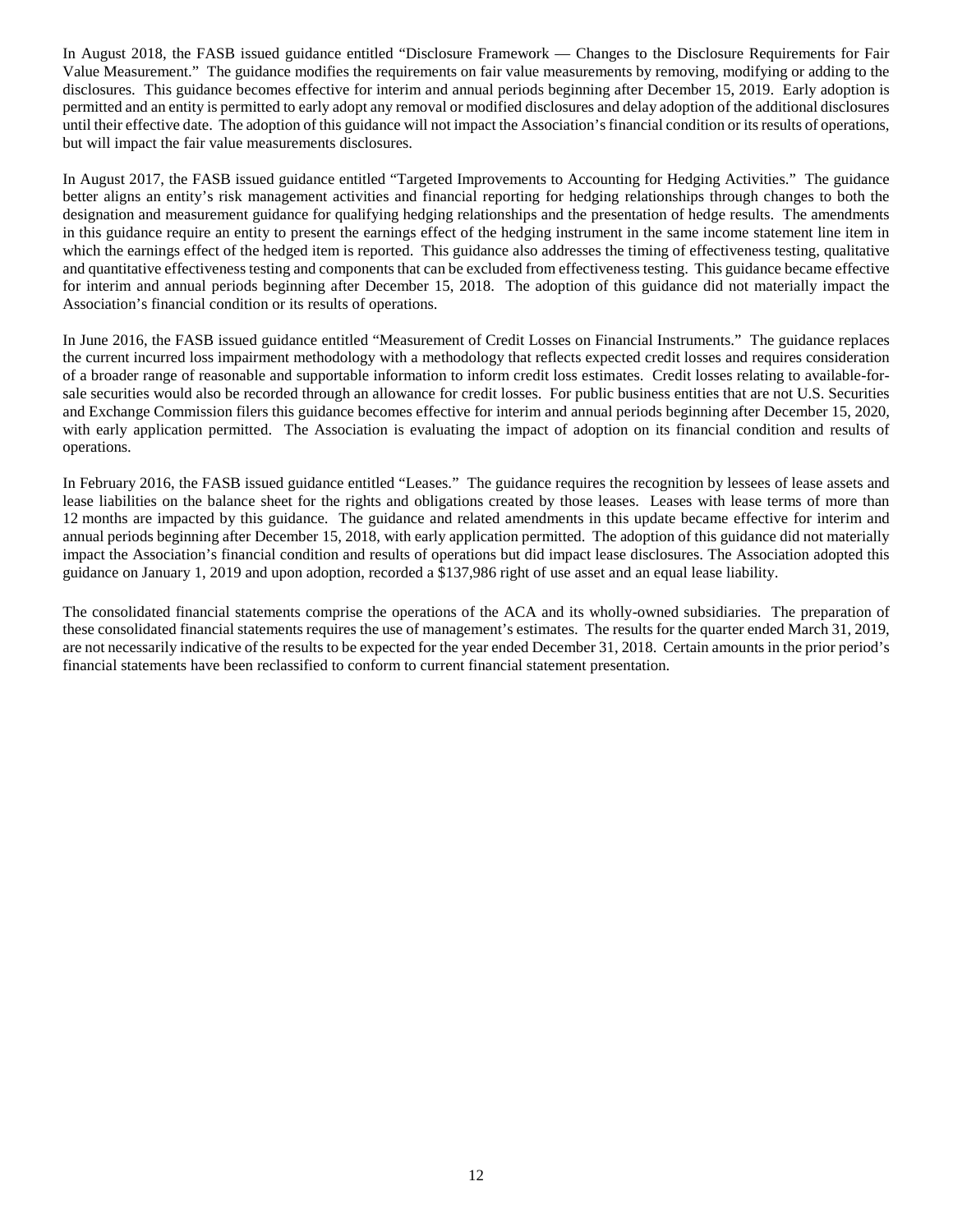## **NOTE 2 — INVESTMENTS:**

Effective in the first quarter of 2010, \$35,192,440 of agricultural mortgage loans previously covered under a long-term standby commitment to purchase agreement with the Federal Agricultural Mortgage Corporation (Farmer Mac) were securitized. No gain or loss was recognized in the financial statements upon completion of the securitization. Terms of the agreement call for a guarantee fee of 20-50 basis points to be paid to Farmer Mac, and for the association to receive a 30-basis-point fee for servicing the underlying loans.

The following is a summary of Farmer Mac agricultural mortgage-backed securities:

|                                         | <b>March 31, 2019</b> |                                 |                                                           |                   |                                  |  |
|-----------------------------------------|-----------------------|---------------------------------|-----------------------------------------------------------|-------------------|----------------------------------|--|
|                                         | Cost                  | Gross<br>Gains                  | <b>Gross</b><br>Amortized Unrealized Unrealized<br>Losses | <b>Fair Value</b> | <b>Weighted Average</b><br>Yield |  |
| Agricultural mortgage-backed securities | \$5,730,201           | \$<br>$\blacksquare$            | \$22,555                                                  | \$5,707,646       | 5.01 %                           |  |
|                                         |                       |                                 | December 31, 2018                                         |                   |                                  |  |
|                                         |                       | Gross                           | Gross                                                     |                   |                                  |  |
|                                         | Amortized             | Unrealized                      | Unrealized                                                |                   | Weighted Average                 |  |
|                                         | Cost                  | Gains                           | Losses                                                    | Fair Value        | Yield                            |  |
| Agricultural mortgage-backed securities | \$6,046,842           | <sup>\$</sup><br>$\blacksquare$ | S<br>84,019                                               | S.<br>5,962,823   | 4.95 %                           |  |

## **NOTE 3 — LOANS AND ALLOWANCE FOR LOAN LOSSES:**

A summary of loans follows:

|                               | March 31,         | December 31,      |  |  |  |
|-------------------------------|-------------------|-------------------|--|--|--|
|                               | 2019              | 2018              |  |  |  |
| Loan Type                     | <b>Amount</b>     | Amount            |  |  |  |
| Production agriculture:       |                   |                   |  |  |  |
| Real estate mortgage          | \$<br>916,824,582 | 911,436,406<br>\$ |  |  |  |
| Production and                |                   |                   |  |  |  |
| intermediate term             | 68,113,442        | 71,454,037        |  |  |  |
| Agribusiness:                 |                   |                   |  |  |  |
| Loans to cooperatives         | 3,003,209         | 2,287,400         |  |  |  |
| Processing and marketing      | 41,977,053        | 35,133,760        |  |  |  |
| Farm-related business         | 251,182           | 276,141           |  |  |  |
| Communication                 | 3,784,520         | 3,849,662         |  |  |  |
| Energy                        | 12,064,183        | 12,119,153        |  |  |  |
| Rural residential real estate | 2,605,674         | 2,678,685         |  |  |  |
| Total                         | \$1,048,623,845   | 1,039,235,244     |  |  |  |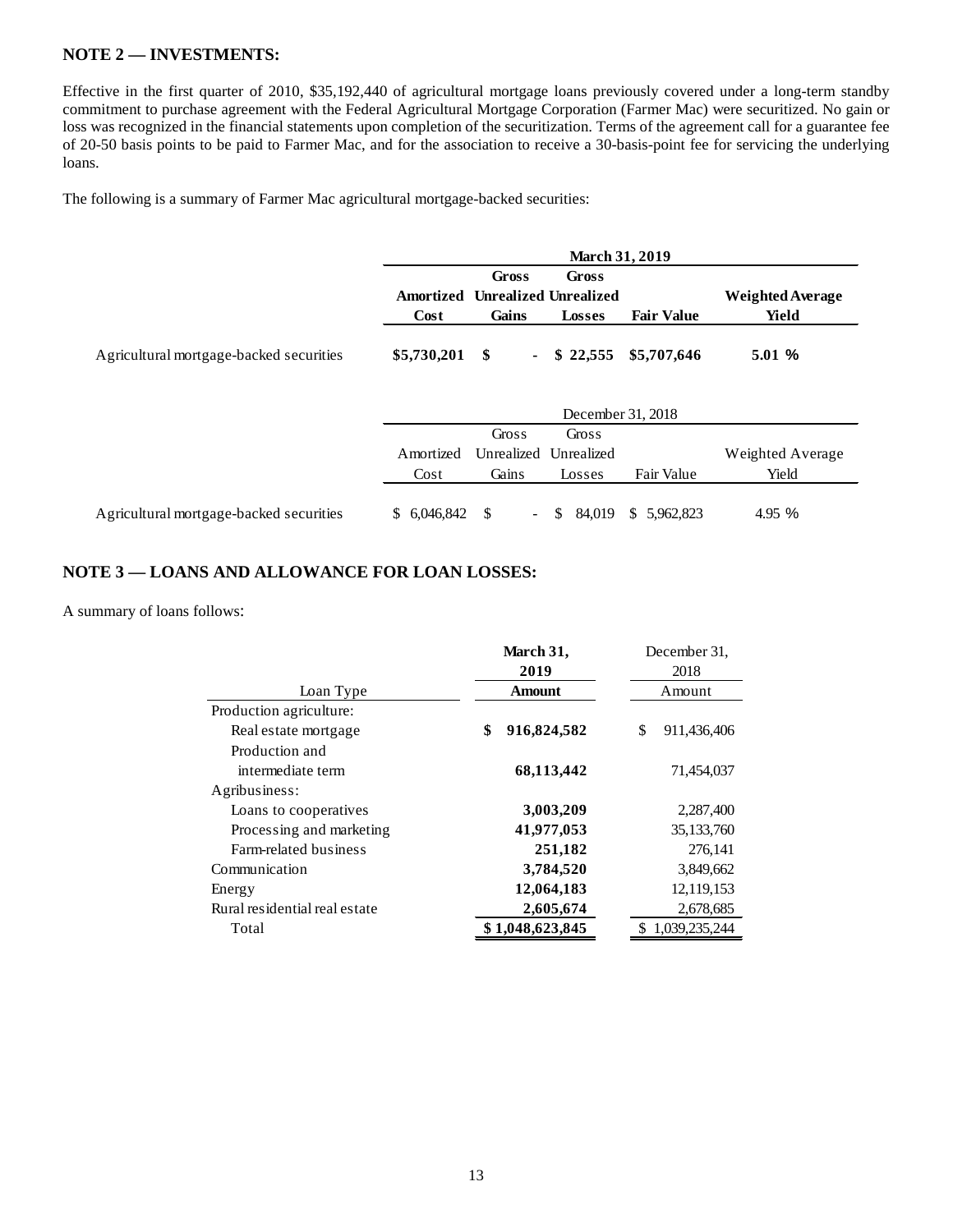The association purchases or sells participation interests with other parties in order to diversify risk, manage loan volume and comply with Farm Credit Administration regulations. The following table presents information regarding the balances of participations purchased and sold at March 31, 2019:

|                                  |                | <b>Other Farm Credit Institutions</b> |                | Non-Farm Credit Institutions | Total          |                |
|----------------------------------|----------------|---------------------------------------|----------------|------------------------------|----------------|----------------|
|                                  | Participations | Participations                        | Participations | Participations               | Participations | Participations |
|                                  | Purchased      | Sold                                  | Purchased      | Sold                         | Purchased      | Sold           |
| Real estate mortgage             | 4.886.819      | \$27,630,916                          | 393,763<br>S   | S                            | 5,280,582      | \$27,630,916   |
| Production and intermediate term | 3.868.792      | 28,793,007                            | 56,268         |                              | 3.925,060      | 28,793,007     |
| Agribusiness                     | 44,980,262     |                                       |                |                              | 44,980,262     |                |
| Communication                    | 3,784,520      |                                       |                |                              | 3,784,520      |                |
| Energy                           | 12,064,183     |                                       |                |                              | 12,064,183     |                |
| Total                            | \$69,584,576   | \$56,423,923                          | 450.031        |                              | \$70,034,607   | \$56,423,923   |

The association is authorized under the Farm Credit Act to accept "advance conditional payments" (ACPs) from borrowers. To the extent the borrower's access to such ACPs is restricted and the legal right of setoff exists, the ACPs are netted against the borrower's related loan balance. Unrestricted advance conditional payments are included in other liabilities. ACPs are not insured, and interest is generally paid by the association on such balances. Balances of ACPs were \$115,472 and \$1,995 at March 31, 2019, and December 31, 2018, respectively.

Nonperforming assets (including related accrued interest) and related credit quality statistics are as follows:

|                                     | March 31,<br>2019 | December 31.<br>2018 |  |  |
|-------------------------------------|-------------------|----------------------|--|--|
| <b>Nonaccrual loans:</b>            |                   |                      |  |  |
| Real estate mortgage                | \$<br>3,835,536   | \$<br>1,798,190      |  |  |
| Production and intermediate term    | 686,530           | 800,683              |  |  |
| Total nonaccrual loans              | 4,522,066         | 2,598,873            |  |  |
| <b>Accruing restructured loans:</b> |                   |                      |  |  |
| Real estate mortgage                | 391,082           | 392,792              |  |  |
| Production and intermediate term    | 79,935            | 79,992               |  |  |
| Total accruing restructured loans   | 471,017           | 472.784              |  |  |
| Total nonperforming loans           | 4,993,083         | 3,071,657            |  |  |
| Other property owned                | 5,076,652         | 5,076,652            |  |  |
| Total nonperforming assets          | \$<br>10,069,735  | 8.148.309            |  |  |

One credit quality indicator utilized by the association is the Farm Credit Administration Uniform Loan Classification System that categorizes loans into five categories. The categories are defined as follows:

- Acceptable assets are expected to be fully collectible and represent the highest quality;
- Other assets especially mentioned (OAEM) assets are currently collectible but exhibit some potential weakness;
- Substandard assets exhibit some serious weakness in repayment capacity, equity and/or collateral pledged on the loan;
- Doubtful assets exhibit similar weaknesses to substandard assets; however, doubtful assets have additional weaknesses in existing factors, conditions and values that make collection in full highly questionable; and
- Loss assets are considered uncollectible.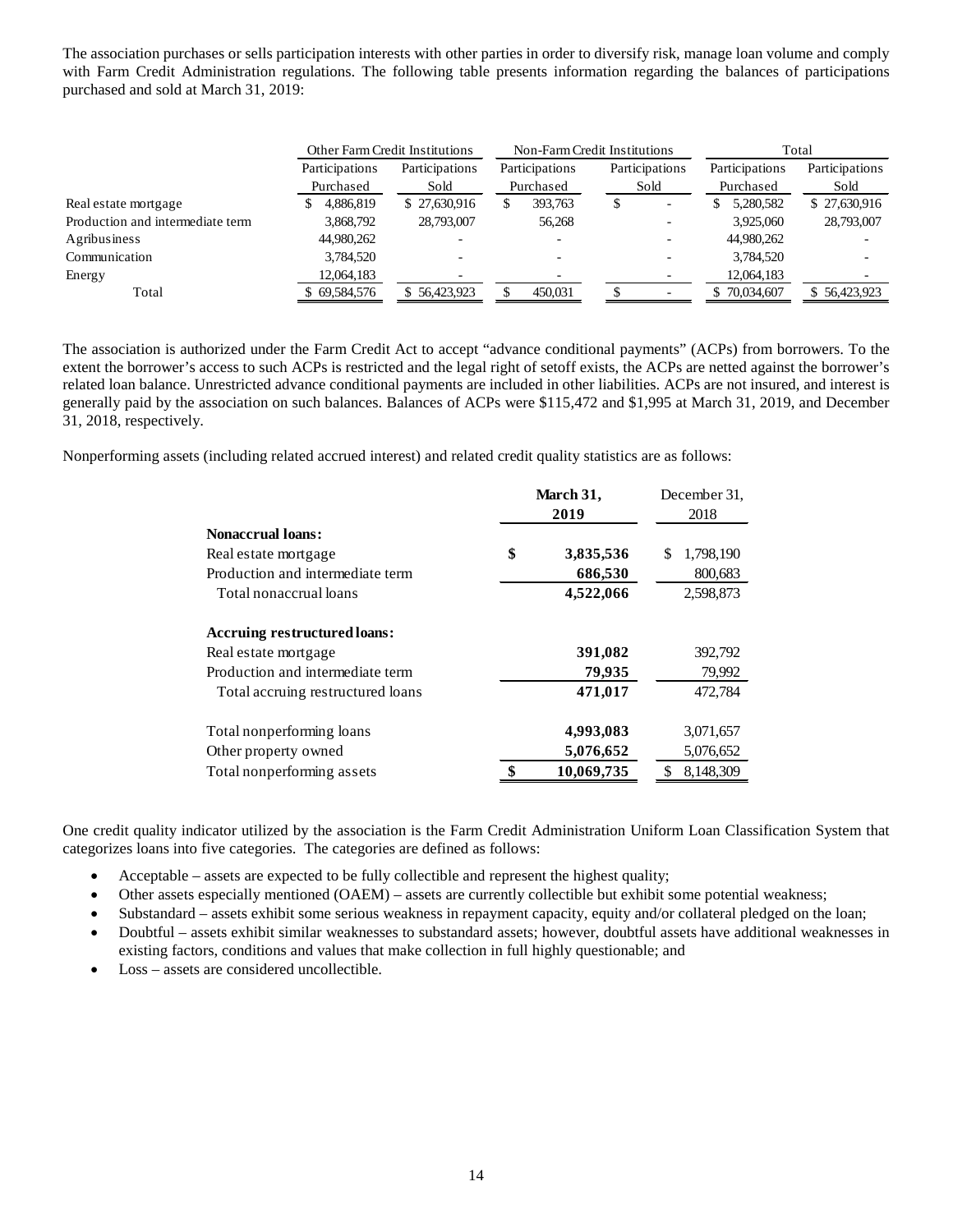The following table shows loans and related accrued interest as a percentage of total loans and related accrued interest receivable by loan type as of:

|                                  | March 31, | December 31,             |
|----------------------------------|-----------|--------------------------|
|                                  | 2019      | 2018                     |
| Real estate mortgage             |           |                          |
| Acceptable                       | 98.19 %   | 98.44 %                  |
| <b>OAEM</b>                      | 1.07      | 1.04                     |
| Substandard/doubtful             | 0.74      | 0.52                     |
|                                  | 100.00    | 100.00                   |
| Production and intermediate term |           |                          |
| Acceptable                       | 98.87     | 98.77                    |
| <b>OAEM</b>                      | 0.12      | 0.11                     |
| Substandard/doubtful             | 1.01      | 1.12                     |
|                                  | 100.00    | 100.00                   |
| Loans to cooperatives            |           |                          |
| Acceptable                       | 100.00    | 100.00                   |
| <b>OAEM</b>                      |           |                          |
| Substandard/doubtful             |           |                          |
|                                  | 100.00    | 100.00                   |
| Processing and marketing         |           |                          |
| Acceptable                       | 100.00    | 100.00                   |
| <b>OAEM</b>                      |           |                          |
|                                  |           |                          |
| Substandard/doubtful             |           |                          |
|                                  | 100.00    | 100.00                   |
| Farm-related business            |           |                          |
| Acceptable                       | 100.00    | 100.00                   |
| <b>OAEM</b>                      |           |                          |
| Substandard/doubtful             |           |                          |
|                                  | 100.00    | 100.00                   |
| Communication                    |           |                          |
| Acceptable                       | 100.00    | 100.00                   |
| <b>OAEM</b>                      |           |                          |
| Substandard/doubtful             |           |                          |
|                                  | 100.00    | 100.00                   |
| Energy                           |           |                          |
| Acceptable                       | 100.00    | 100.00                   |
| <b>OAEM</b>                      |           |                          |
| Substandard/doubtful             |           | $\overline{\phantom{a}}$ |
|                                  | 100.00    | 100.00                   |
| Rural residential real estate    |           |                          |
| Acceptable                       | 100.00    | 100.00                   |
| <b>OAEM</b>                      |           |                          |
| Substandard/doubtful             |           |                          |
|                                  | 100.00    | 100.00                   |
| Total loans                      |           |                          |
| Acceptable                       | 98.34     | 98.54                    |
| <b>OAEM</b>                      | 0.94      | 0.92                     |
| Substandard/doubtful             | 0.72      | 0.54                     |
|                                  | 100.00 %  | 100.00 %                 |
|                                  |           |                          |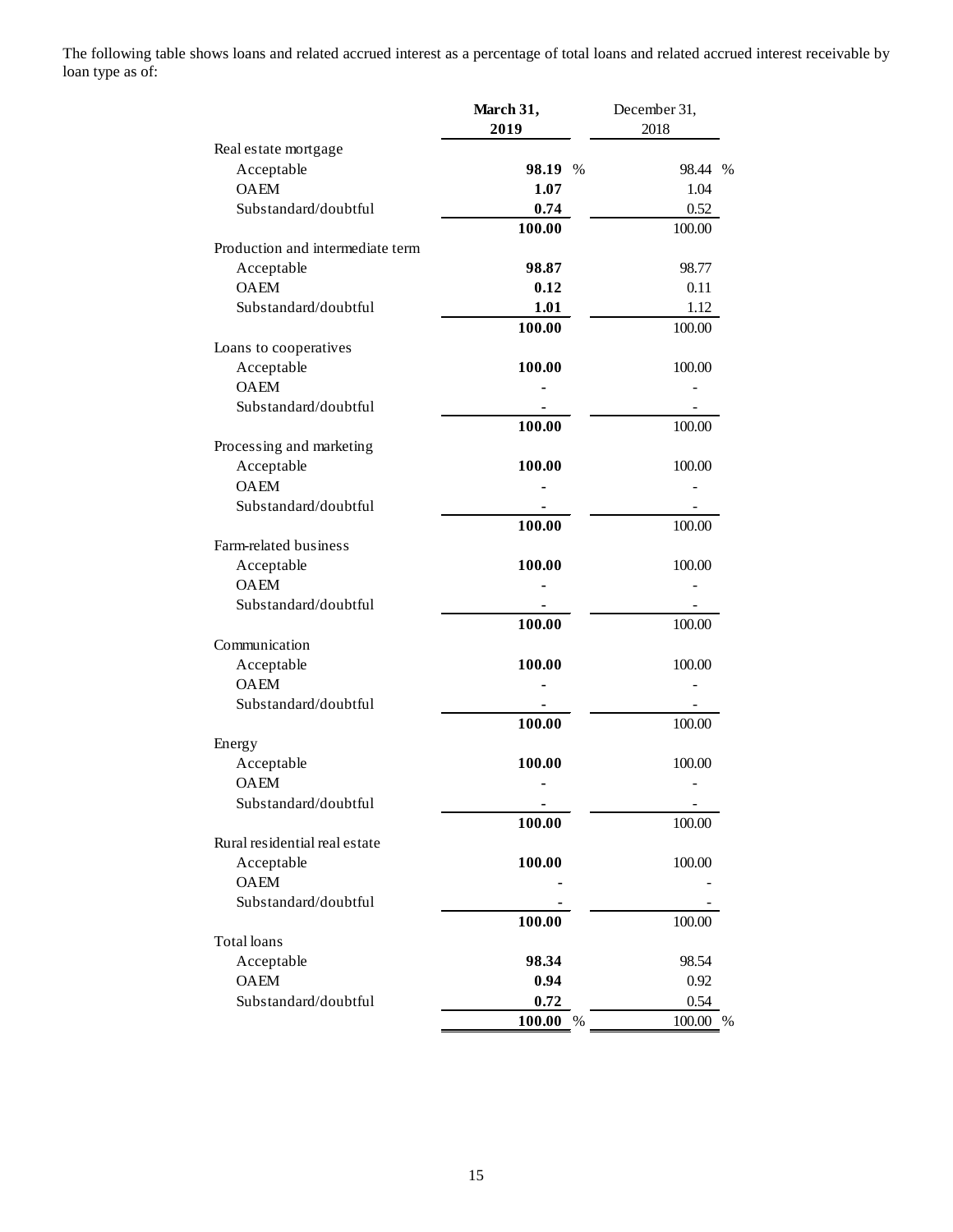The following tables provide an age analysis of past due loans (including accrued interest) as of:

| March 31, 2019                          | 30-89           | 90 Days         | <b>Total</b>    | <b>Not Past Due or</b> |                     |
|-----------------------------------------|-----------------|-----------------|-----------------|------------------------|---------------------|
|                                         | <b>Days</b>     | or More         | Past            | <b>Less Than 30</b>    | <b>Total</b>        |
|                                         | <b>Past Due</b> | <b>Past Due</b> | <b>Due</b>      | <b>Davs Past Due</b>   | Loans               |
| Real estate mortgage                    | \$4,773,483     | \$1,130,392     | \$5,903,875     | \$<br>920,010,191      | \$<br>925,914,066   |
| <b>Production and intermediate term</b> | 601,980         |                 | 601,980         | 68,366,635             | 68,968,615          |
| Loans to cooperatives                   |                 |                 |                 | 3,004,784              | 3,004,784           |
| Processing and marketing                |                 |                 |                 | 42,033,940             | 42,033,940          |
| <b>Farm-related business</b>            |                 |                 |                 | 252,930                | 252,930             |
| Communication                           |                 |                 |                 | 3,786,120              | 3,786,120           |
| <b>Energy</b>                           |                 |                 |                 | 12,230,171             | 12,230,171          |
| Rural residential real estate           | 55,537          |                 | 55,537          | 2,559,399              | 2,614,936           |
| <b>Total</b>                            | \$5,431,000     | \$1,130,392     | \$6,561,392     | \$1,052,244,170        | \$1,058,805,562     |
| December 31, 2018                       | 30-89           | 90 Days         | Total           | Not Past Due or        |                     |
|                                         | Days            | or More         | Past            | Less Than 30           | Total               |
|                                         | Past Due        | Past Due        | Due             | Days Past Due          | Loans               |
| Real estate mortgage                    | \$4,661,284     | \$1,095,404     | \$<br>5,756,688 | \$<br>913,574,769      | \$<br>919,331,457   |
| Production and intermediate term        |                 | 243,797         | 243,797         | 72,052,156             | 72,295,953          |
| Loans to cooperatives                   |                 |                 |                 | 2,286,708              | 2,286,708           |
| Processing and marketing                |                 |                 |                 | 35,162,728             | 35, 162, 728        |
| Farm-related business                   |                 |                 |                 | 276,449                | 276,449             |
| Communication                           |                 |                 |                 | 3,850,420              | 3,850,420           |
| Energy                                  |                 |                 |                 | 12,289,411             | 12,289,411          |
| Rural residential real estate           |                 |                 |                 | 2,687,678              | 2,687,678           |
| Total                                   | 4,661,284<br>\$ | \$<br>1,339,201 | \$<br>6,000,485 | \$<br>1,042,180,319    | \$<br>1,048,180,804 |

Note: The recorded investment in the receivable is the face amount increased or decreased by applicable accrued interest and unamortized premium, discount, finance charges or acquisition costs, and may also reflect a previous direct write-down of the investment.

A restructuring of a debt constitutes a troubled debt restructuring if the creditor for economic or legal reasons related to the debtor's financial difficulties grants a concession to the debtor that it would not otherwise consider. Troubled debt restructurings are undertaken in order to improve the likelihood of recovery on the loan and may include, but are not limited to, forgiveness of principal or interest, interest rate reductions that are lower than the current market rate for new debt with similar risk, or significant term or payment extensions.

As of March 31, 2019, the total recorded investment of troubled debt restructured loans was \$818,055, including \$347,038 classified as nonaccrual and \$471,017 classified as accrual, with no specific reserve. There were no commitments to lend funds to borrowers whose loan terms have been modified in a trouble debt restructuring as of March 31, 2019 and December 31, 2018.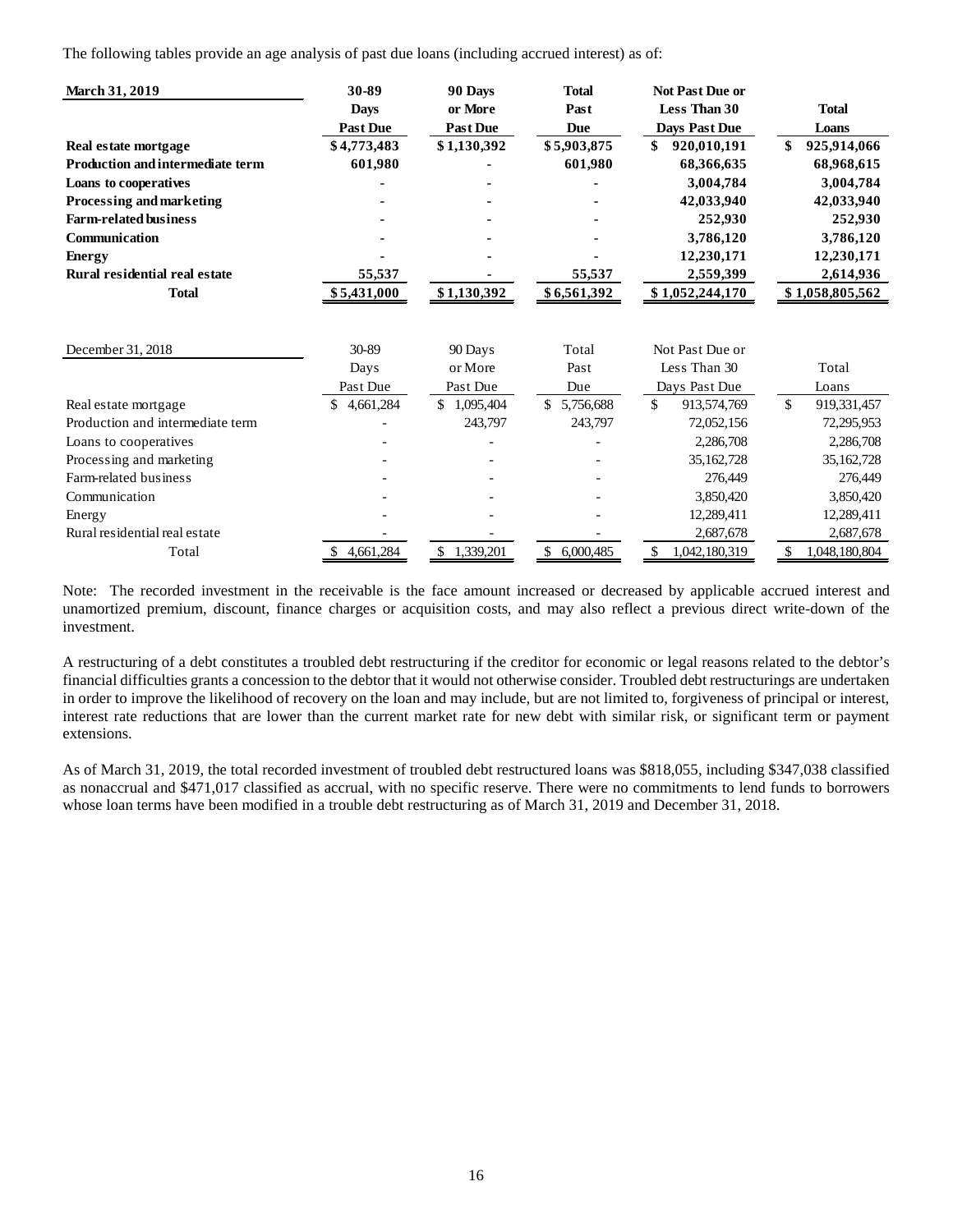There were no troubled debt restructurings occurring during the three months ended March 31, 2019 and 2018, respectively. The balance of loans formally restructured prior to January 1, 2019, were \$826,385. In restructurings where principal is forgiven, the amount of the forgiveness is immediately charged off. In restructurings where accrued interest is forgiven, the interest is reversed (if current year interest) or charged off (if prior year interest).

The predominant form of concession granted for troubled debt restructuring includes extension of terms and interest rate decreases. Other types of modifications include principal or accrued interest reductions, and delayed payments, among others. At times, these terms might be offset with incremental payments, collateral or new borrower guarantees, in which case we assess all of the modified terms to determine if the overall modification qualifies as a troubled debt restructuring.

The following table provides information on outstanding loans restructured in troubled debt restructurings at period end. These loans are included as impaired loans in the impaired loan table at:

|                                  | Loans Modified as TDRs |         |                      |         |                   | TDRs in Nonaccrual Status* |                      |         |
|----------------------------------|------------------------|---------|----------------------|---------|-------------------|----------------------------|----------------------|---------|
|                                  | March 31,<br>2019      |         | December 31.<br>2018 |         | March 31,<br>2019 |                            | December 31.<br>2018 |         |
| Real estate mortgage             |                        | 738.120 |                      | 746.393 | \$                | 347,037                    |                      | 353,600 |
| Production and intermediate term | 79.935                 |         | 79.992               |         |                   |                            |                      |         |
| Total                            | 818,055                |         |                      | 826,385 |                   | 347,037                    |                      | 353,600 |

\*represents the portion of loans modified as TDRs that are in nonaccrual status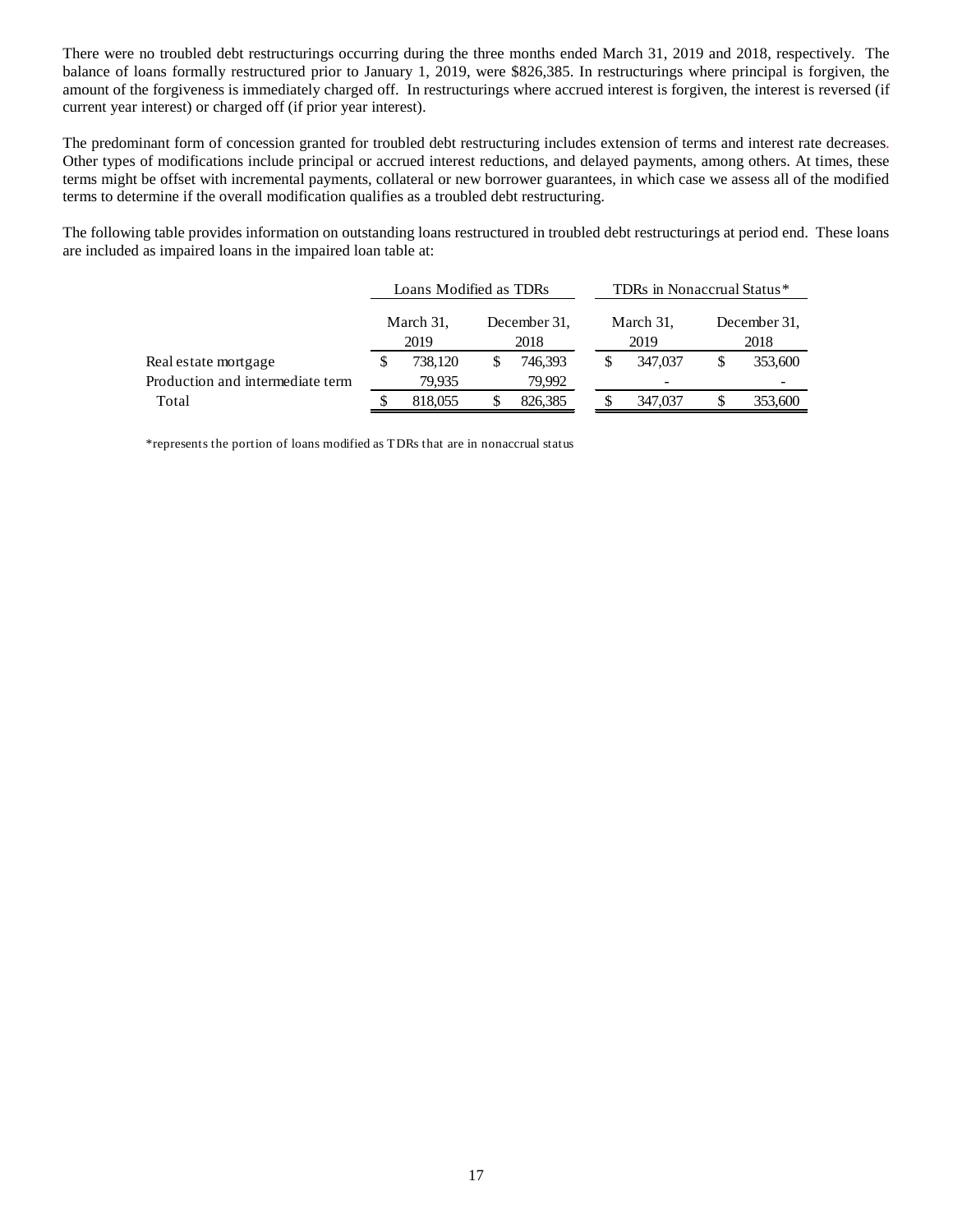Additional impaired loan information is as follows:

| <b>March 31, 2019</b>                                                                     | December 31, 2018           |           |
|-------------------------------------------------------------------------------------------|-----------------------------|-----------|
| <b>Unpaid</b>                                                                             | Unpaid                      |           |
| <b>Recorded</b><br><b>Related</b><br>Principal<br>Recorded                                | Principal                   | Related   |
| <b>Balance</b> <sup>a</sup><br><b>Allowance</b><br><b>Investment</b><br>Investment        | <b>Balance</b> <sup>a</sup> | Allowance |
| Impaired loans with a related<br>allowance for credit losses:                             |                             |           |
| 865,371<br>\$39,641<br>\$<br>865,371<br>\$<br>\$<br>\$<br>103,122<br>Real estate mortgage | \$<br>103,122               | 24,208    |
| Production and intermediate term                                                          |                             |           |
| 865,371<br>865,371<br>\$39,641<br>103,122<br>\$<br><sup>\$</sup><br>\$<br>Total<br>S.     | 103,122<br>\$               | 24,208    |
| Impaired loans with no related<br>allowance for credit losses:                            |                             |           |
| \$<br>\$3,361,246<br>\$3,360,004<br>\$2,087,860<br>Real estate mortgage                   | \$<br>\$2,086,614           |           |
| Production and intermediate term<br>766,466<br>766,422<br>880,675                         | 880,983                     |           |
| \$<br>\$4,127,712<br>\$4,126,426<br>\$2,968,535<br>Total                                  | \$<br>\$2,967,597           |           |
| Total impaired loans:                                                                     |                             |           |
| \$4,225,375<br>\$39,641<br>\$4,226,617<br>\$2,190,982<br>Real estate mortgage             | \$<br>\$2,189,736           | 24,208    |
| Production and intermediate term<br>766,466<br>766,422<br>880,675                         | 880,983                     |           |
| \$39,641<br>\$4,993,083<br>\$4,991,797<br>\$ 3,071,657<br>Total                           | \$<br>\$3,070,719           | 24,208    |

<sup>a</sup> Unpaid principal balance represents the recorded principal balance of the loan.

|                                  | For the Quarter & Year Ended<br><b>March 31, 2019</b> |                 |                                                |        | For the Quarter & Year Ended<br>March 31, 2018 |              |               |            |
|----------------------------------|-------------------------------------------------------|-----------------|------------------------------------------------|--------|------------------------------------------------|--------------|---------------|------------|
|                                  |                                                       |                 |                                                |        |                                                |              |               |            |
|                                  |                                                       | Average         | <b>Interest</b><br><b>Income</b><br>Recognized |        | Average                                        |              |               | Interest   |
|                                  |                                                       | <b>Impaired</b> |                                                |        |                                                | Impaired     |               | Income     |
|                                  |                                                       | Loans           |                                                |        | Loans                                          |              |               | Recognized |
| Impaired loans with a related    |                                                       |                 |                                                |        |                                                |              |               |            |
| allowance for credit losses:     |                                                       |                 |                                                |        |                                                |              |               |            |
| Real estate mortgage             | \$                                                    | 135,668         | \$                                             |        | \$                                             | 113,378      | \$            |            |
| Production and intermediate term |                                                       |                 |                                                |        |                                                |              |               |            |
| Total                            | \$                                                    | 135,668         | $\frac{1}{2}$                                  |        | -\$                                            | 113,378      | \$            |            |
| Impaired loans with no related   |                                                       |                 |                                                |        |                                                |              |               |            |
| allowance for credit losses:     |                                                       |                 |                                                |        |                                                |              |               |            |
| Real estate mortgage             | \$                                                    | 2,410,694       | \$                                             | 8,827  |                                                | \$ 2,271,835 | \$            | 73,270     |
| Production and intermediate term |                                                       | 649,221         |                                                | 16,369 |                                                | 237,798      |               | 21,421     |
| Total                            | -\$                                                   | 3,059,915       | -\$                                            | 25,196 |                                                | \$2,509,633  | <sup>\$</sup> | 94,691     |
| Total impaired loans:            |                                                       |                 |                                                |        |                                                |              |               |            |
| Real estate mortgage             | \$                                                    | 2,546,362       | \$                                             | 8,827  |                                                | \$2,385,213  | \$            | 73,270     |
| Production and intermediate term |                                                       | 649,221         |                                                | 16,369 |                                                | 237,798      |               | 21,421     |
| Total                            | -\$                                                   | 3,195,583       |                                                | 25,196 |                                                | \$2,623,011  | <sup>\$</sup> | 94,691     |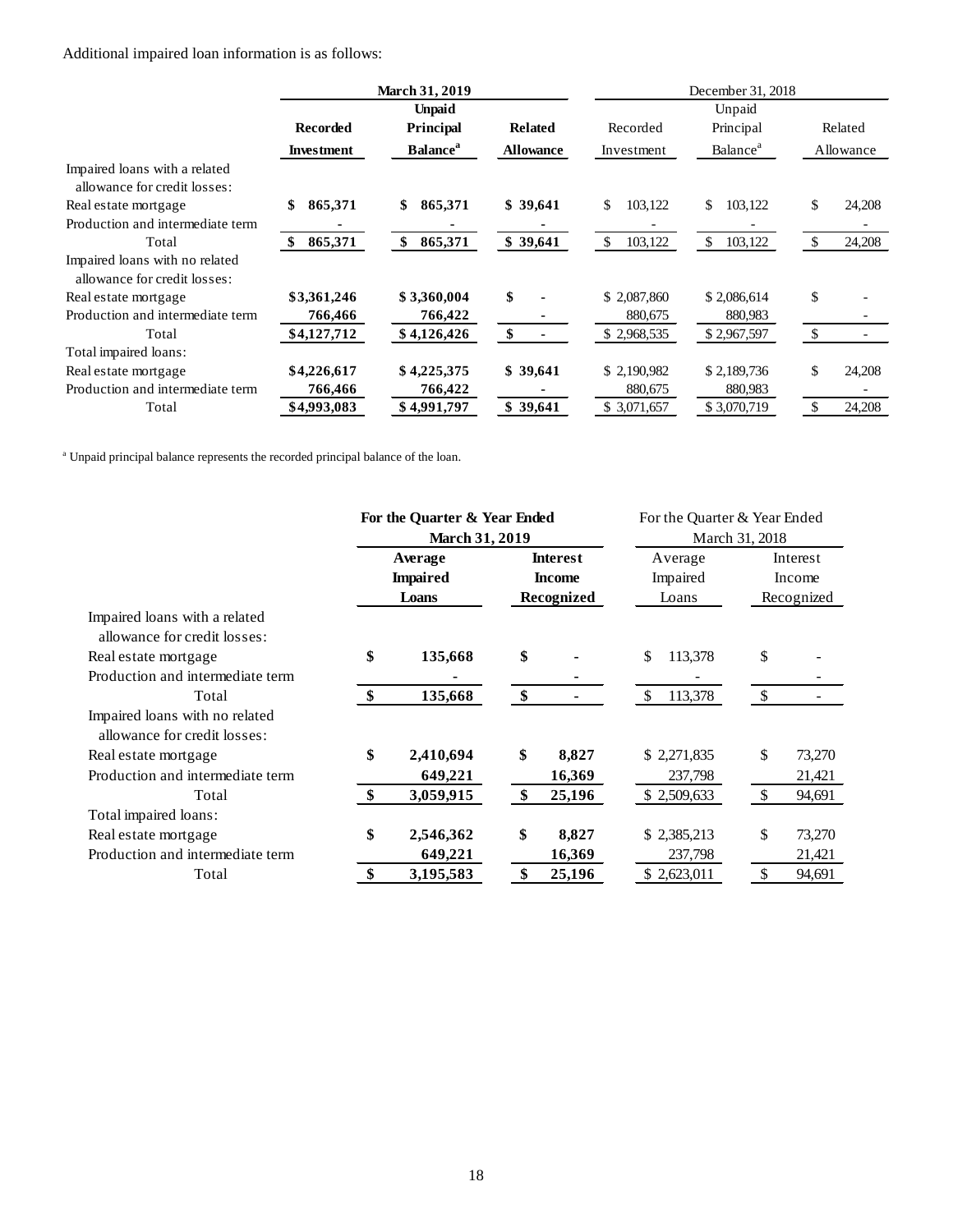A summary of changes in the allowance for loan losses and period end recorded investment in loans is as follows:

|                                                                                                  |     | <b>Real Estate</b><br>Mortgage |                      | Production and<br>Intermediate<br>Term |    | Agribusiness             |     | Communications           |      | Energy and<br>Water/Waste<br>Water |    | Rural<br>Residential<br>Real Estate |     | Total           |  |
|--------------------------------------------------------------------------------------------------|-----|--------------------------------|----------------------|----------------------------------------|----|--------------------------|-----|--------------------------|------|------------------------------------|----|-------------------------------------|-----|-----------------|--|
| <b>Allowance for Credit</b><br>Losses:                                                           |     |                                |                      |                                        |    |                          |     |                          |      |                                    |    |                                     |     |                 |  |
| Balance at December 31, 2018                                                                     | \$  | 917,475                        | \$                   | 96,408                                 | \$ | 45,418                   | \$  | 8,140                    | \$   | 9,469                              | \$ | 2,409                               | \$  | 1,079,319       |  |
| Charge-offs                                                                                      |     |                                |                      |                                        |    |                          |     |                          |      |                                    |    |                                     |     |                 |  |
| Recoveries                                                                                       |     |                                |                      | $\overline{a}$                         |    | $\overline{\phantom{a}}$ |     |                          |      |                                    |    |                                     |     |                 |  |
| Provision for loan losses                                                                        |     | (52,984)                       |                      | (1,617)                                |    | 20,981                   |     | 1,119                    |      | (613)                              |    | 155                                 |     | (32,959)        |  |
| Other                                                                                            |     | 12                             |                      | (4,909)                                |    | 1,775                    |     | (108)                    |      | (300)                              |    | $\qquad \qquad \blacksquare$        |     | (3,530)         |  |
| Balance at March 31, 2019                                                                        | \$  | 864,503                        | \$                   | 89,882                                 | \$ | 68,174                   | \$  | 9,151                    | \$   | 8,556                              | \$ | 2,564                               | \$  | 1,042,830       |  |
| <b>Ending Balance:</b>                                                                           |     |                                |                      |                                        |    |                          |     |                          |      |                                    |    |                                     |     |                 |  |
| Individually evaluated for                                                                       |     |                                |                      |                                        |    |                          |     |                          |      |                                    |    |                                     |     |                 |  |
| impairment                                                                                       | \$  | 39,641                         | \$                   |                                        | \$ |                          | \$  |                          | \$   |                                    | \$ |                                     | \$  | 39,641          |  |
| Collectively evaluated for                                                                       |     |                                |                      |                                        |    |                          |     |                          |      |                                    |    |                                     |     |                 |  |
| impairment                                                                                       |     | 824,863                        |                      | 89,882                                 |    | 68,174                   |     | 9,150                    |      | 8,556                              |    | 2,564                               |     | 1,003,189       |  |
| Balance at March 31, 2019                                                                        | \$  | 864,504                        | \$                   | 89,882                                 | \$ | 68,174                   | \$  | 9,150                    | $\,$ | 8,556                              | \$ | 2,564                               | \$  | 1,042,830       |  |
| Balance at                                                                                       |     |                                |                      |                                        |    |                          |     |                          |      |                                    |    |                                     |     |                 |  |
| December 31, 2017                                                                                | \$  | 759,757                        | \$                   | 76,000                                 | \$ | 36,074                   | \$  | 8,969                    | \$   | 9,334                              | \$ | 2,607                               | \$  | 892,741         |  |
| Charge-offs                                                                                      |     |                                |                      |                                        |    |                          |     | $\overline{\phantom{0}}$ |      |                                    |    |                                     |     |                 |  |
| Recoveries                                                                                       |     |                                |                      | $\overline{a}$                         |    | $\overline{a}$           |     | $\overline{\phantom{a}}$ |      |                                    |    |                                     |     |                 |  |
| Provision for loan losses                                                                        |     | 68,652                         |                      | 69,661                                 |    | (3,581)                  |     | (691)                    |      | (5, 426)                           |    | 423                                 |     | 129,038         |  |
| Other                                                                                            |     | 21                             |                      | 112                                    |    | 2,871                    |     | (49)                     |      | 3,760                              |    | $\overline{\phantom{a}}$            |     | 6,715           |  |
| Balance at March 31, 2018                                                                        | \$  | 828,430                        | \$                   | 145,773                                | \$ | 35,364                   | \$  | 8,229                    | \$   | 7,668                              | \$ | 3,030                               | \$  | 1,028,494       |  |
| <b>Ending Balance:</b><br>Individually evaluated for<br>impairment<br>Collectively evaluated for | \$  | 23,262                         | \$                   |                                        | \$ |                          | \$  |                          | \$   |                                    | \$ |                                     | \$  | 23,262          |  |
| impairment                                                                                       |     | 805,168                        |                      | 145,773                                |    | 35,364                   |     | 8,229                    |      | 7,668                              |    | 3,030                               |     | 1,005,232       |  |
| Balance at March 31, 2018                                                                        | \$  | 828,430                        | \$                   | 145,773                                | \$ | 35,364                   | \$  | 8,229                    | \$   | 7,668                              | \$ | 3,030                               | \$  | 1,028,494       |  |
|                                                                                                  |     | Real Estate<br>Mortgage        |                      | Production and<br>Intermediate<br>Term |    | Agribusiness             |     | Communications           |      | Energy and<br>Water/Waste<br>Water |    | Rural<br>Residential<br>Real Estate |     | Total           |  |
| <b>Recorded Investments</b>                                                                      |     |                                |                      |                                        |    |                          |     |                          |      |                                    |    |                                     |     |                 |  |
| in Loans Outstanding:<br>Ending Balance at                                                       |     |                                |                      |                                        |    |                          |     |                          |      |                                    |    |                                     |     |                 |  |
| March 31, 2019                                                                                   |     | \$925,914,066                  | \$                   | 68,968,615                             |    | \$45,291,654             | \$  | 3,786,120                | \$   | 12,230,171                         |    | \$2,614,936                         |     | \$1,058,805,562 |  |
| Individually evaluated for                                                                       |     |                                |                      |                                        |    |                          |     |                          |      |                                    |    |                                     |     |                 |  |
| impairment                                                                                       |     | 4,226,618                      | $\sqrt{\frac{2}{2}}$ | 766,466                                | \$ |                          | \$  | $\overline{\phantom{a}}$ | \$   |                                    | \$ |                                     | \$  | 4,993,084       |  |
| Collectively evaluated for                                                                       |     |                                |                      |                                        |    |                          |     |                          |      |                                    |    |                                     |     |                 |  |
|                                                                                                  |     |                                |                      |                                        |    |                          |     |                          |      |                                    |    |                                     |     |                 |  |
| impairment                                                                                       |     | \$921,687,448                  |                      | \$68,202,149                           |    | \$45,291,654             | \$  | 3,786,120                |      | \$ 12,230,171                      |    | \$2,614,936                         |     | \$1,053,812,478 |  |
| Ending Balance at                                                                                |     |                                |                      |                                        |    |                          |     |                          |      |                                    |    |                                     |     |                 |  |
| March 31, 2018                                                                                   |     | \$910,930,767                  |                      | \$67,761,143                           |    | \$32,210,078             | \$  | 3,830,969                |      | $\frac{12,170,303}{2}$             |    | \$2,956,259                         |     | \$1,029,859,519 |  |
| Individually evaluated for                                                                       |     |                                |                      |                                        |    |                          |     |                          |      |                                    |    |                                     |     |                 |  |
| impairment                                                                                       | -SS | 2,385,949                      | \$                   | 236,047                                | \$ |                          | \$  |                          | \$   |                                    | \$ |                                     | \$. | 2,621,996       |  |
| Collectively evaluated for                                                                       |     |                                |                      |                                        |    |                          |     |                          |      |                                    |    |                                     |     |                 |  |
| impairment                                                                                       |     | \$908,544,818                  | S,                   | 67,525,096 \$ 32,210,078               |    |                          | - S | 3,830,969                |      | $\frac{12,170,303}{2}$             |    | \$2,956,259                         |     | \$1,027,237,523 |  |
|                                                                                                  |     |                                |                      |                                        |    |                          |     |                          |      |                                    |    |                                     |     |                 |  |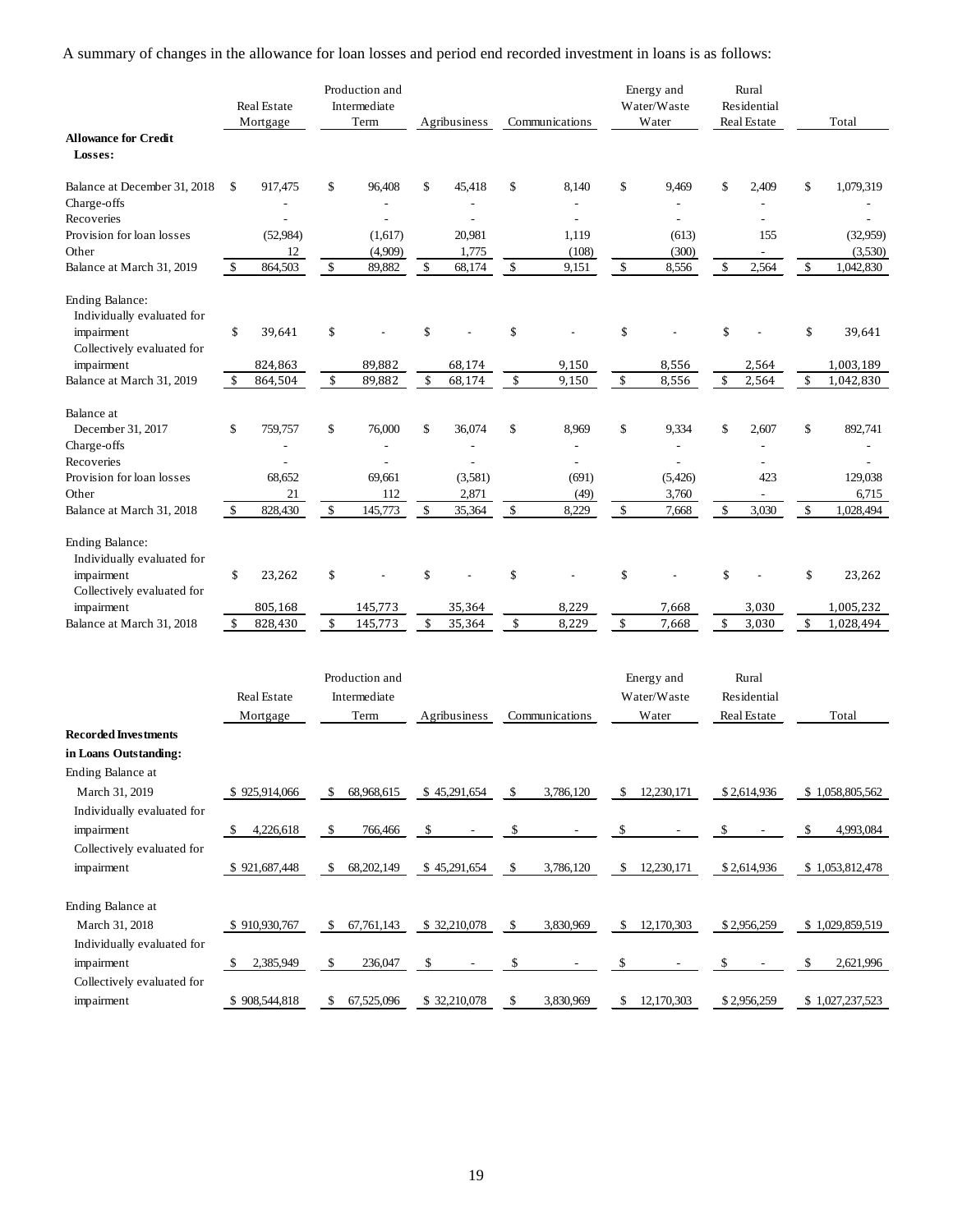# **NOTE 4 –– CAPITAL:**

The association's board of directors has established a Capital Adequacy Plan (Plan) that includes the capital targets that are necessary to achieve the institution's capital adequacy goals as well as the minimum permanent capital standards. The Plan monitors projected dividends, equity retirements and other actions that may decrease the association's permanent capital. In addition to factors that must be considered in meeting the minimum standards, the board of directors also monitors the following factors: capability of management; quality of operating policies, procedures and internal controls; quality and quantity of earnings; asset quality and the adequacy of the allowance for losses to absorb potential loss within the loan and lease portfolios; sufficiency of liquid funds; needs of an institution's customer base; and any other risk-oriented activities, such as funding and interest rate risk, potential obligations under joint and several liability, contingent and off-balance-sheet liabilities or other conditions warranting additional capital. At least quarterly, management reviews the association's goals and objectives with the board.

## **Regulatory Capitalization Requirements**

|                            | <b>Regulatory</b> | <b>Conservation</b> |              | As of                 |
|----------------------------|-------------------|---------------------|--------------|-----------------------|
| Risk-adjusted:             | <b>Minimums</b>   | <b>Buffer</b>       | <b>Total</b> | <b>March 31, 2019</b> |
|                            |                   |                     |              |                       |
|                            |                   |                     |              |                       |
| Common equity tier 1 ratio | 4.50%             | 2.50%               | 7.00%        | 14.28%                |
| Tier 1 capital ratio       | 6.00%             | 2.50%               | 8.50%        | 14.28%                |
| Total capital ratio        | 8.00%             | 2.50%               | 10.50%       | 14.39%                |
| Permanent capital ratio    | 7.00%             | $0.00\%$            | 7.00%        | 14.29%                |
| Non-risk-adjusted:         |                   |                     |              |                       |
| Tier 1 leverage ratio      | 4.00%             | 1.00%               | 5.00%        | 13.68%                |
| UREE leverage ratio        | 1.50%             | $0.00\%$            | 1.50%        | 10.16%                |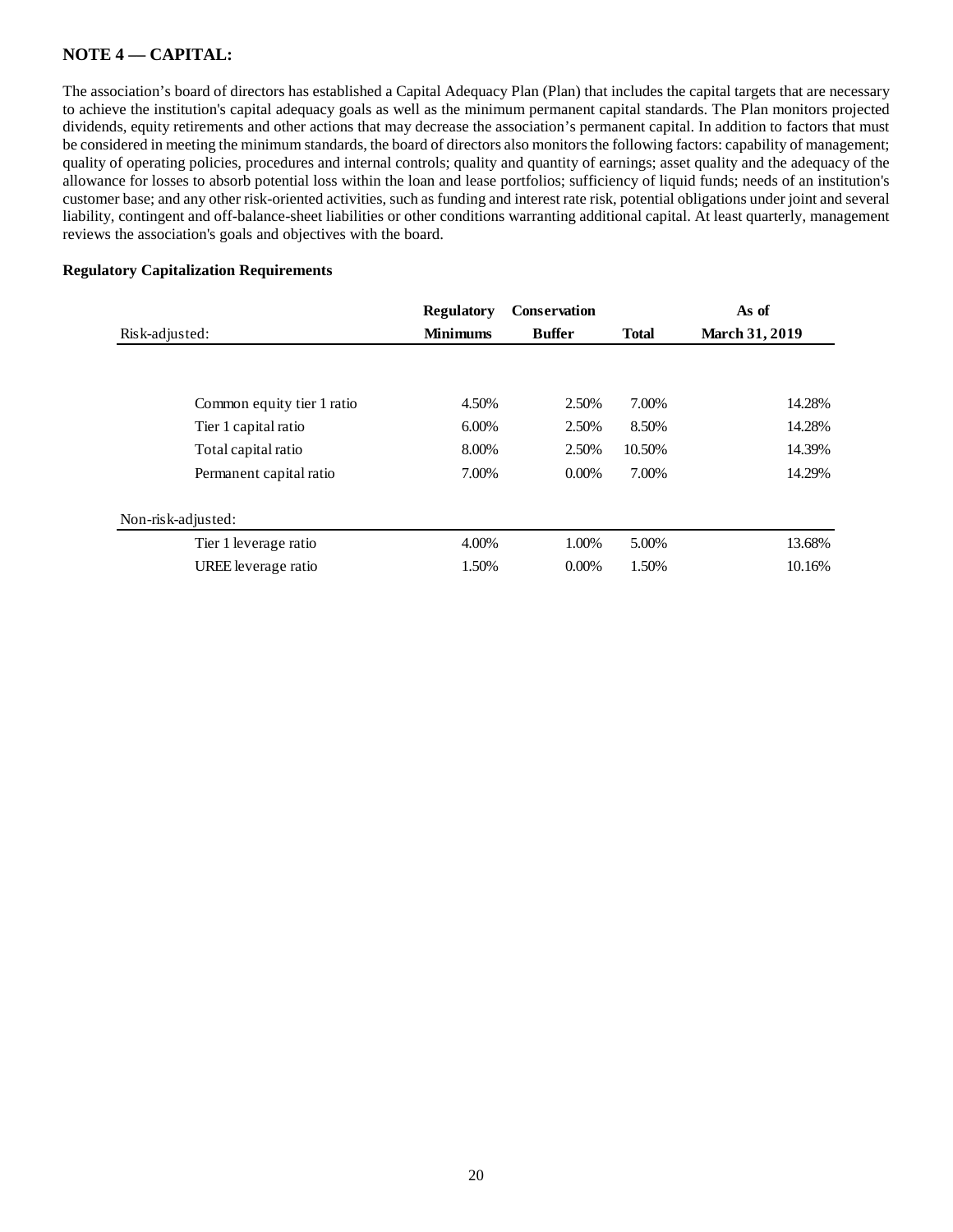| (dollars in thousands)                                                                                                                    |                        |                         | Tier 1<br>leverage ratio | <b>UREE</b><br>leverage ratio |
|-------------------------------------------------------------------------------------------------------------------------------------------|------------------------|-------------------------|--------------------------|-------------------------------|
| Numerator:                                                                                                                                |                        |                         |                          |                               |
| Unallocated retained earnings                                                                                                             |                        |                         | 77,801,150               | 77,801,150                    |
| Paid-in capital                                                                                                                           |                        |                         | 10,238,891               | 10,238,891                    |
| Common Cooperative Equities:                                                                                                              |                        |                         |                          |                               |
| Statutory minimum purchased borrower stock                                                                                                |                        |                         | 4,382,825                |                               |
| Other required member purchased stock held <5 years                                                                                       |                        |                         |                          |                               |
| Other required member purchased stock held $\geq$ 5 years but < 7 years                                                                   |                        |                         |                          |                               |
| Other required member purchased stock held $\geq$ 7 years                                                                                 |                        |                         |                          |                               |
| Allocated equities:                                                                                                                       |                        |                         |                          |                               |
| Allocated equities held <5 years                                                                                                          |                        |                         |                          |                               |
| Allocated equities held $\geq$ 5 years but < 7 years                                                                                      |                        |                         |                          |                               |
| Allocated equities held $\geq 7$                                                                                                          |                        |                         | 48,938,092               |                               |
| Nonqualified allocated equities not subject to retirement                                                                                 |                        |                         | 22,975,969               | 22,975,969                    |
| Non-cumulative perpetual preferred stock                                                                                                  |                        |                         |                          |                               |
| Other preferred stock subject to certain limitations                                                                                      |                        |                         |                          |                               |
| Subordinated debt subject to certain limitation                                                                                           |                        |                         |                          |                               |
| Allowance for loan losses and reserve for credit losses subject to certain limitations                                                    |                        |                         |                          |                               |
| Regulatory Adjustments and Deductions:                                                                                                    |                        |                         |                          |                               |
| Amount of allocated investments in other System institutions                                                                              |                        |                         | (17,706,008)             | (2, 148, 365)                 |
| Other regulatory required deductions                                                                                                      |                        |                         |                          |                               |
|                                                                                                                                           |                        |                         | 146,630,919              | 108,867,645                   |
| Denominator:                                                                                                                              |                        |                         |                          |                               |
| <b>Total Assets</b>                                                                                                                       |                        |                         | 1,090,698,988            | 1,090,698,988                 |
| Regulatory Adjustments and Deductions:                                                                                                    |                        |                         |                          |                               |
| Regulatory deductions included in tier 1 capital                                                                                          |                        |                         | (18, 948, 287)           | (18,948,287)                  |
|                                                                                                                                           |                        |                         | 1,071,750,701            | 1,071,750,701                 |
|                                                                                                                                           |                        |                         |                          |                               |
|                                                                                                                                           | Common                 |                         |                          |                               |
| (dollars in thousands)                                                                                                                    | equity<br>tier 1 ratio | Tier 1<br>capital ratio | Total capital<br>ratio   | Permanent<br>capital ratio    |
| Numerator:                                                                                                                                |                        |                         |                          |                               |
| Unallocated retained earnings                                                                                                             | 77,801,150             | 77,801,150              | 77,801,150               | 77,801,150                    |
| Paid-in capital                                                                                                                           | 10,238,891             | 10,238,891              | 10,238,891               | 10,238,891                    |
| Common Cooperative Equities:                                                                                                              |                        |                         |                          |                               |
| Statutory minimum purchased borrower stock<br>Other required member purchased stock held <5 years                                         | 4,382,825              | 4,382,825               | 4,382,825                | 4,382,825                     |
| Other required member purchased stock held $\geq$ 5 years but < 7 years                                                                   |                        |                         |                          |                               |
| Other required member purchased stock held $\geq$ 7 years                                                                                 |                        |                         |                          |                               |
| Allocated equities:                                                                                                                       |                        |                         |                          |                               |
| Allocated equities held <5 years                                                                                                          |                        |                         |                          |                               |
| Allocated equities held $\geq$ 5 years but < 7 years                                                                                      |                        |                         |                          |                               |
| Allocated equities held $\geq$ 7                                                                                                          | 48,938,092             | 48,938,092              | 48,938,092               | 48,938,092                    |
| Nonqualified allocated equities not subject to retirement                                                                                 | 22,975,969             | 22,975,969              | 22,975,969               | 22,975,969                    |
| Non-cumulative perpetual preferred stock                                                                                                  |                        |                         |                          |                               |
| Other preferred stock subject to certain limitations                                                                                      |                        |                         |                          |                               |
| Subordinated debt subject to certain limitation<br>Allowance for loan losses and reserve for credit losses subject to certain limitations |                        |                         | 1,145,526                |                               |
| Regulatory Adjustments and Deductions:                                                                                                    |                        |                         |                          |                               |
| Amount of allocated investments in other System institutions                                                                              | (17,706,008)           | (17,706,008)            | (17,706,008)             | (17,706,008)                  |
| Other regulatory required deductions                                                                                                      | $\blacksquare$         |                         |                          |                               |
| Denominator:                                                                                                                              | 146,630,919            | 146,630,919             | 147,776,445              | 146,630,919                   |
| Risk-adjusted assets excluding allowance                                                                                                  | 1,044,852,014          | 1,044,852,014           | 1,044,852,014            | 1,044,852,014                 |
| Regulatory Adjustments and Deductions:<br>Regulatory deductions included in total capital                                                 | (17,706,008)           | (17,706,008)            | (17,706,008)             | (17,706,008)                  |
| Allowance for loan losses                                                                                                                 |                        |                         |                          | (1,077,943)                   |

1,027,146,006 1,027,146,006 1,027,146,006 1,026,068,063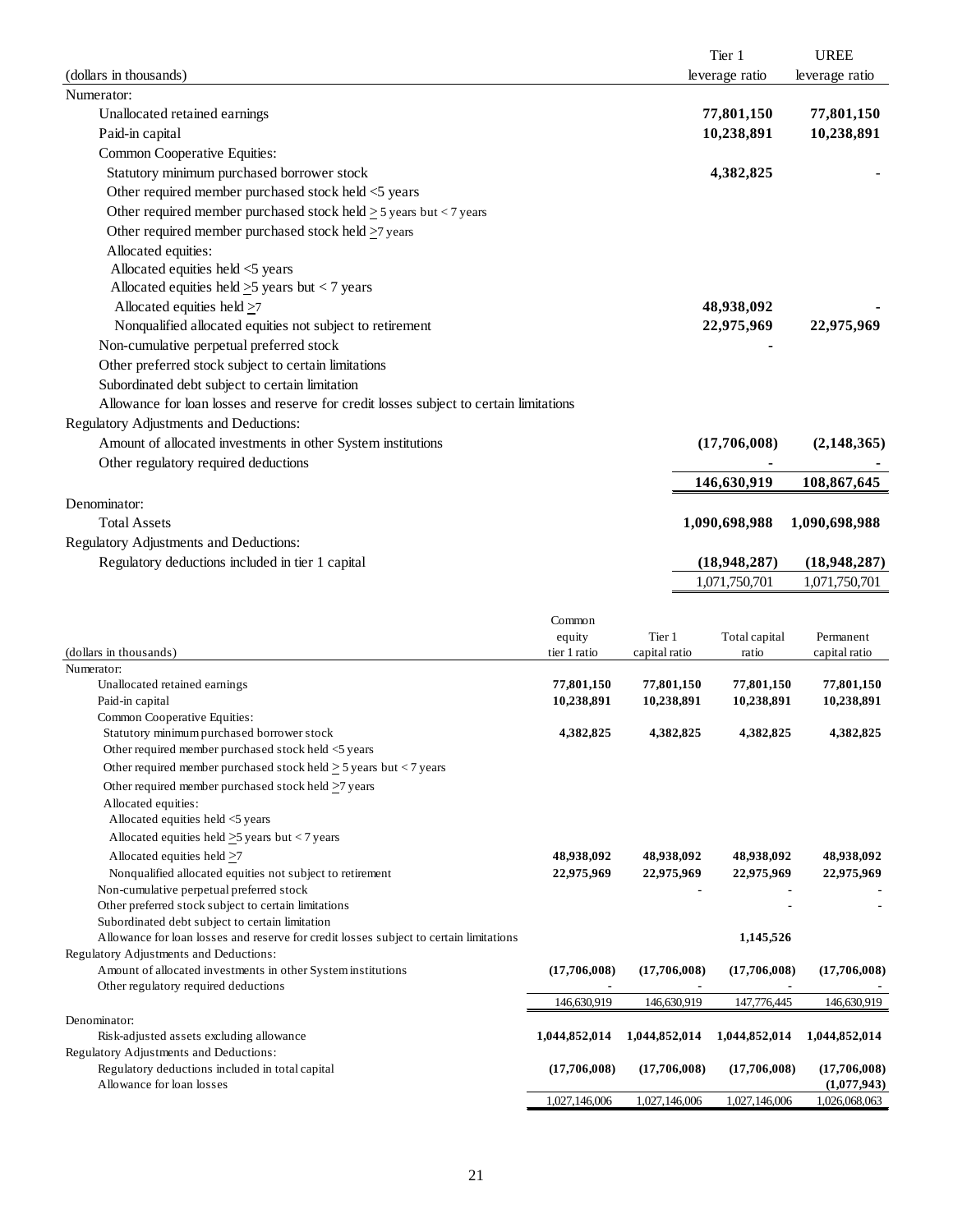The association's accumulated other comprehensive income (loss) relates entirely to its nonpension other postretirement benefits. Amortization of prior service (credits) cost and of actuarial (gain) loss are reflected in "Salaries and employee benefits" in the Consolidated Statement of Comprehensive Income. The following table summarizes the changes in accumulated other comprehensive income (loss) for the three months ended June 30:

|                                                            | 2019         | 2018         |
|------------------------------------------------------------|--------------|--------------|
| Accumulated other comprehensive income (loss) at January 1 | \$(108, 017) | \$(548, 446) |
| Amortization of actuarial (gain) loss included             |              |              |
| in salaries and employee benefits                          | (3,375)      | (3,783)      |
| Other comprehensive income (loss), net of tax              | (3,375)      | (3,783)      |
| Accumulated other comprehensive income at March 31         | \$(111,392)  | \$ (552,229) |

## **NOTE 5 — INCOME TAXES:**

Southern AgCredit, ACA conducts its business activities through two wholly-owned subsidiaries. Long-term mortgage lending activities are conducted through a wholly-owned FLCA subsidiary which is exempt from federal and state income tax. Short- and intermediate-term lending activities are conducted through a wholly-owned PCA subsidiary. The PCA subsidiary and the ACA holding company are subject to income tax. Southern AgCredit, ACA operates as a cooperative that qualifies for tax treatment under Subchapter T of the Internal Revenue Code. Accordingly, under specified conditions, Southern AgCredit, ACA can exclude from taxable income amounts distributed as qualified patronage dividends in the form of cash, stock or allocated retained earnings. Provisions for income taxes are made only on those taxable earnings that will not be distributed as qualified patronage dividends. Deferred taxes are recorded at the tax effect of all temporary differences based on the assumption that such temporary differences are retained by the institution and will therefore impact future tax payments. A valuation allowance is provided against deferred tax assets to the extent that it is more likely than not (more than 50 percent probability), based on management's estimate, that they will not be realized. For the three months ended March 30, 2019 and 2018, the net accrued tax liability/benefit was \$0.

## **NOTE 6 — FAIR VALUE MEASUREMENTS:**

FASB guidance defines fair value as the exchange price that would be received for an asset or paid to transfer a liability in the principal or most advantageous market for the asset or liability. See Note 14 to the 2018 Annual Report to Stockholders for a more complete description.

Assets and liabilities measured at fair value on a recurring basis are summarized below:

| <b>March 31, 2019</b>                      | <b>Fair Value Measurement Using</b> |               | <b>Total Fair</b> |         |                          |       |                   |
|--------------------------------------------|-------------------------------------|---------------|-------------------|---------|--------------------------|-------|-------------------|
|                                            | <b>Level 1</b>                      | Level 2       |                   | Level 3 |                          | Value |                   |
| Assets held in nonqualified benefit trusts | \$216,330                           | \$            | $\blacksquare$    | S       | ٠                        |       | \$216,330         |
| December 31, 2018                          | Fair Value Measurement Using        |               |                   |         |                          |       | <b>Total Fair</b> |
|                                            | Level 1                             |               | Level 2           |         | Level 3                  |       | Value             |
| Assets held in nonqualified benefit trusts | \$214,200                           | <sup>\$</sup> |                   | \$      | $\overline{\phantom{a}}$ | S.    | 214,200           |

\*Accounting guidance requires that the fair value measurement for investments be broken out by the different types of investments held.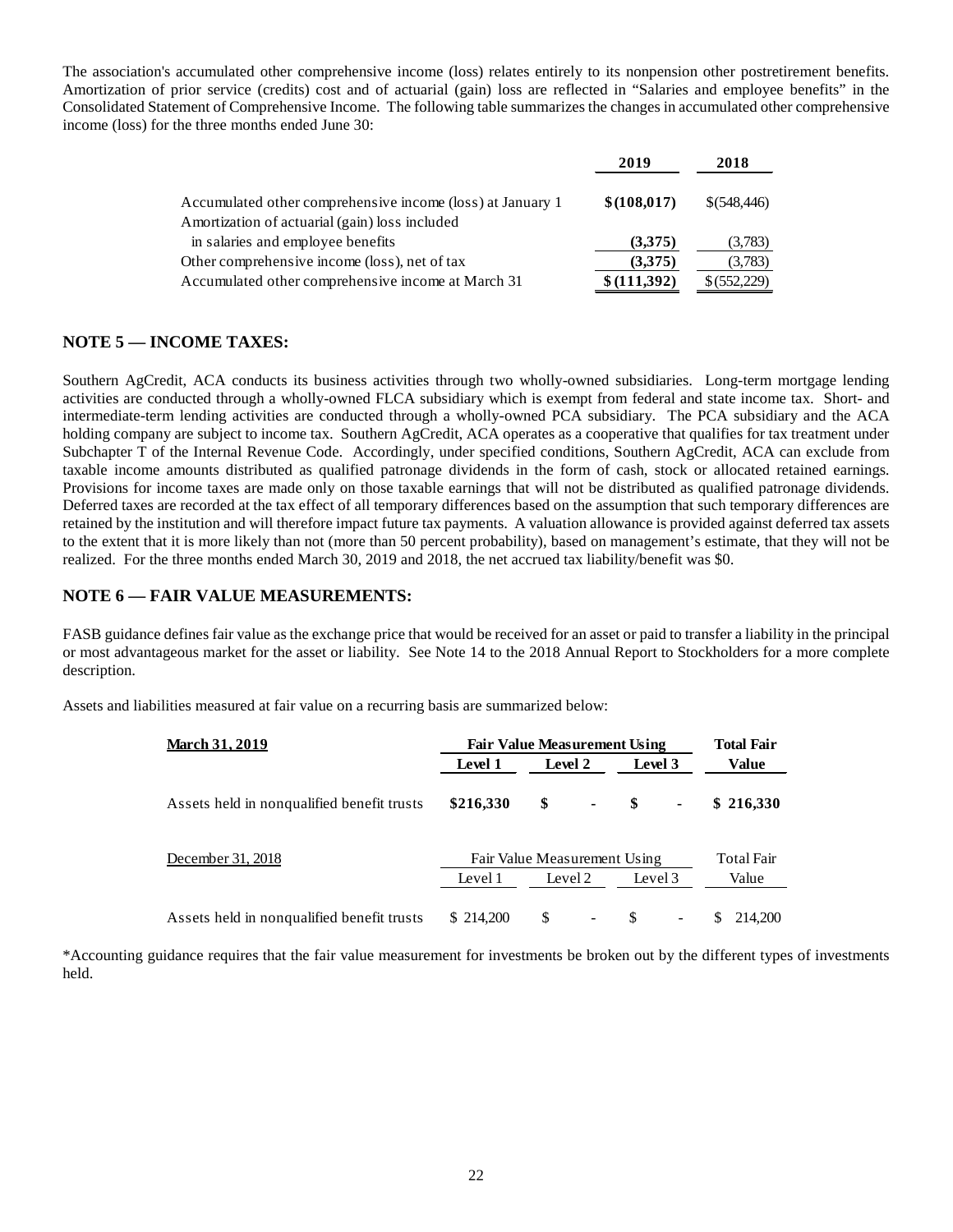Assets and liabilities measured at fair value on a nonrecurring basis for each of the fair value hierarchy values are summarized below:

| <b>March 31, 2019</b> | <b>Fair Value Measurement Using</b> | <b>Total Fair</b>        |         |                          |              |                   |  |
|-----------------------|-------------------------------------|--------------------------|---------|--------------------------|--------------|-------------------|--|
|                       | <b>Level 1</b>                      | Level 2                  |         | Level 3                  | Value        |                   |  |
| Assets:               |                                     |                          |         |                          |              |                   |  |
| $Loans*$              | \$                                  | $\blacksquare$           | \$      | $\blacksquare$           | \$825,730    | \$825,730         |  |
| Other property owned  |                                     | ۰                        |         |                          | 5,076,652    | 5,076,652         |  |
| December 31, 2018     | Fair Value Measurement Using        |                          |         |                          |              | <b>Total Fair</b> |  |
|                       | Level 1                             |                          | Level 2 |                          | Level 3      | Value             |  |
| Assets:               |                                     |                          |         |                          |              |                   |  |
| $Loans*$              | \$                                  | $\overline{\phantom{a}}$ | \$      | $\overline{\phantom{a}}$ | 78.914<br>\$ | \$<br>78,914      |  |
| Other property owned  |                                     |                          |         |                          | 5,076,652    | 5,076,652         |  |

\*Represents the fair value of certain loans that were evaluated for impairment under authoritative guidance "Accounting by Creditors for Impairment of a Loan." The fair value was based upon the underlying collateral since these were collateral-dependent loans for which real estate is the collateral.

With regard to nonrecurring measurements for impaired loans and other property owned, it is not practicable to provide specific information on inputs, as each collateral property is unique. System institutions utilize appraisals to value these loans and other property owned and take into account unobservable inputs, such as income and expense, comparable sales, replacement cost and comparability adjustments.

## **Valuation Techniques**

As more fully discussed in Note 14 to the 2018 Annual Report to Stockholders, authoritative guidance establishes a fair value hierarchy, which requires an entity to maximize the use of observable inputs and minimize the use of unobservable inputs when measuring fair value. The following represent a brief summary of the valuation techniques used for the association's assets and liabilities. For a more complete description, see Notes to the 2018 Annual Report to Stockholders.

#### *Investment Securities*

Where quoted prices are available in an active market, available-for-sale securities would be classified as Level 1. If quoted prices are not available in an active market, the fair value of securities is estimated using quoted prices for similar securities received from pricing services or discounted cash flows. Generally, these securities would be classified as Level 2. This would include U.S. Treasury, U.S. agency and certain mortgage-backed securities. Where there is limited activity or less transparency around inputs to the valuation, the securities are classified as Level 3. Securities classified within Level 3 include a small portion of asset-backed securities and certain mortgage-backed securities, including private label-FHA/VA securities and those issued by Farmer Mac.

#### *Assets Held in Nonqualified Benefits Trusts*

Assets held in trust funds related to deferred compensation and supplemental retirement plans are classified within Level 1. The trust funds include investments that are actively traded and have quoted net asset values that are observable in the marketplace.

## *Standby Letters of Credit*

The fair value of letters of credit approximate the fees currently charged for similar agreements or the estimated cost to terminate or otherwise settle similar obligations.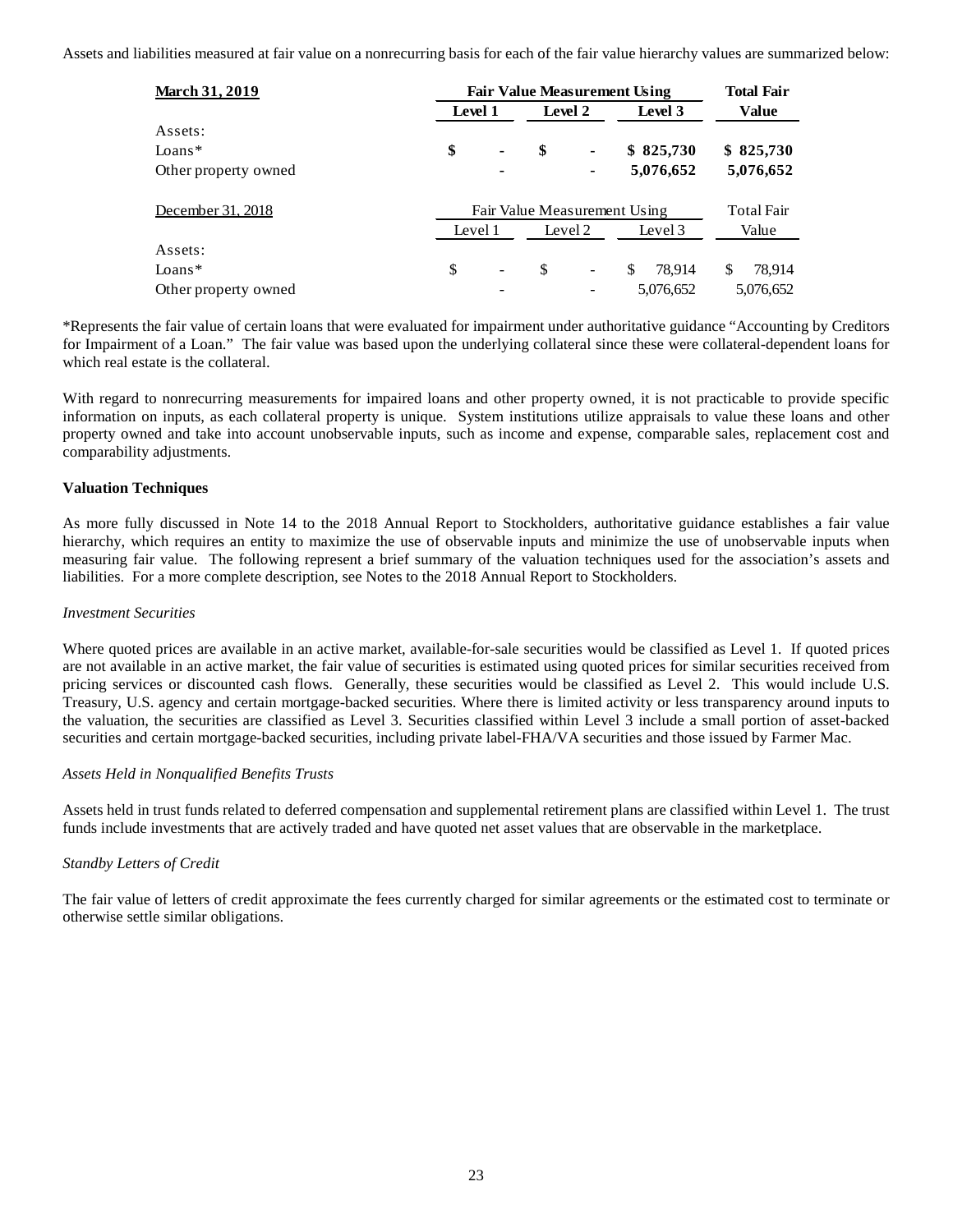## *Loans Evaluated for Impairment*

For certain loans evaluated for impairment under FASB impairment guidance, the fair value is based upon the underlying collateral since the loans are collateral-dependent loans for which real estate is the collateral. The fair value measurement process uses independent appraisals and other market-based information, but in many cases it also requires significant input based on management's knowledge of and judgment about current market conditions, specific issues relating to the collateral and other matters. As a result, a majority of these loans have fair value measurements that fall within Level 3 of the fair value hierarchy. When the value of the real estate, less estimated costs to sell, is less than the principal balance of the loan, a specific reserve is established. The fair value of these loans would fall under Level 2 of the hierarchy if the process uses independent appraisals and other market-based information.

## *Other Property Owned*

Other property owned is generally classified as Level 3 of the fair value hierarchy. The process for measuring the fair value of the other property owned involves the use of independent appraisals and other market-based information. Costs to sell represent transaction costs and are not included as a component of the asset's fair value. As a result, these fair value measurements fall within Level 3 of the hierarchy.

## *Cash*

For cash, the carrying amount is a reasonable estimate of fair value.

## *Loans*

Fair value is estimated by discounting the expected future cash flows using the associations' current interest rates at which similar loans would be made to borrowers with similar credit risk. The discount rates are based on the associations' current loan origination rates as well as management's estimates of credit risk. Management has no basis to determine whether the fair values presented would be indicative of the value negotiated in an actual sale and could be less.

For purposes of estimating fair value of accruing loans, the loan portfolio is segregated into pools of loans with homogeneous characteristics. Expected future cash flows, primarily based on contractual terms, and interest rates reflecting appropriate credit risk are separately determined for each individual pool.

The fair value of loans in nonaccrual status that are current as to principal and interest is estimated as described above, with appropriately higher interest rates which reflect the uncertainty of continued cash flows. For collateral-dependent impaired loans, it is assumed that collection will result only from the disposition of the underlying collateral.

## *Commitments to Extend Credit*

The fair value of commitments is estimated using the fees currently charged for similar agreements, taking into account the remaining terms of the agreements and the creditworthiness of the counterparties. For fixed-rate loan commitments, estimated fair value also considers the difference between current levels of interest rates and the committed rates.

## **NOTE 7 — EMPLOYEE BENEFIT PLANS:**

The following table summarizes the components of net periodic benefit costs of nonpension other postretirement employee benefits for the three months ended March 31:

|                                               | Other Benefits |         |  |          |  |  |  |
|-----------------------------------------------|----------------|---------|--|----------|--|--|--|
|                                               |                | 2019    |  | 2018     |  |  |  |
| Service cost                                  | \$             | 8,317   |  | 8,492    |  |  |  |
| Interest cost                                 |                | 39,466  |  | 38,368   |  |  |  |
| Amortization of prior service (credits) costs |                | (3,375) |  | (11,364) |  |  |  |
| Net periodic benefit cost                     | \$             | 44,408  |  | 35,496   |  |  |  |

The association's liability for the unfunded accumulated obligation for these benefits at March 31, 2019, was \$3,412,245 and is included in "Other Liabilities" in the balance sheet.

The components of net periodic benefit cost other than the service cost component are included in the line item "other components of net periodic postretirement benefit cost" in the income statement.